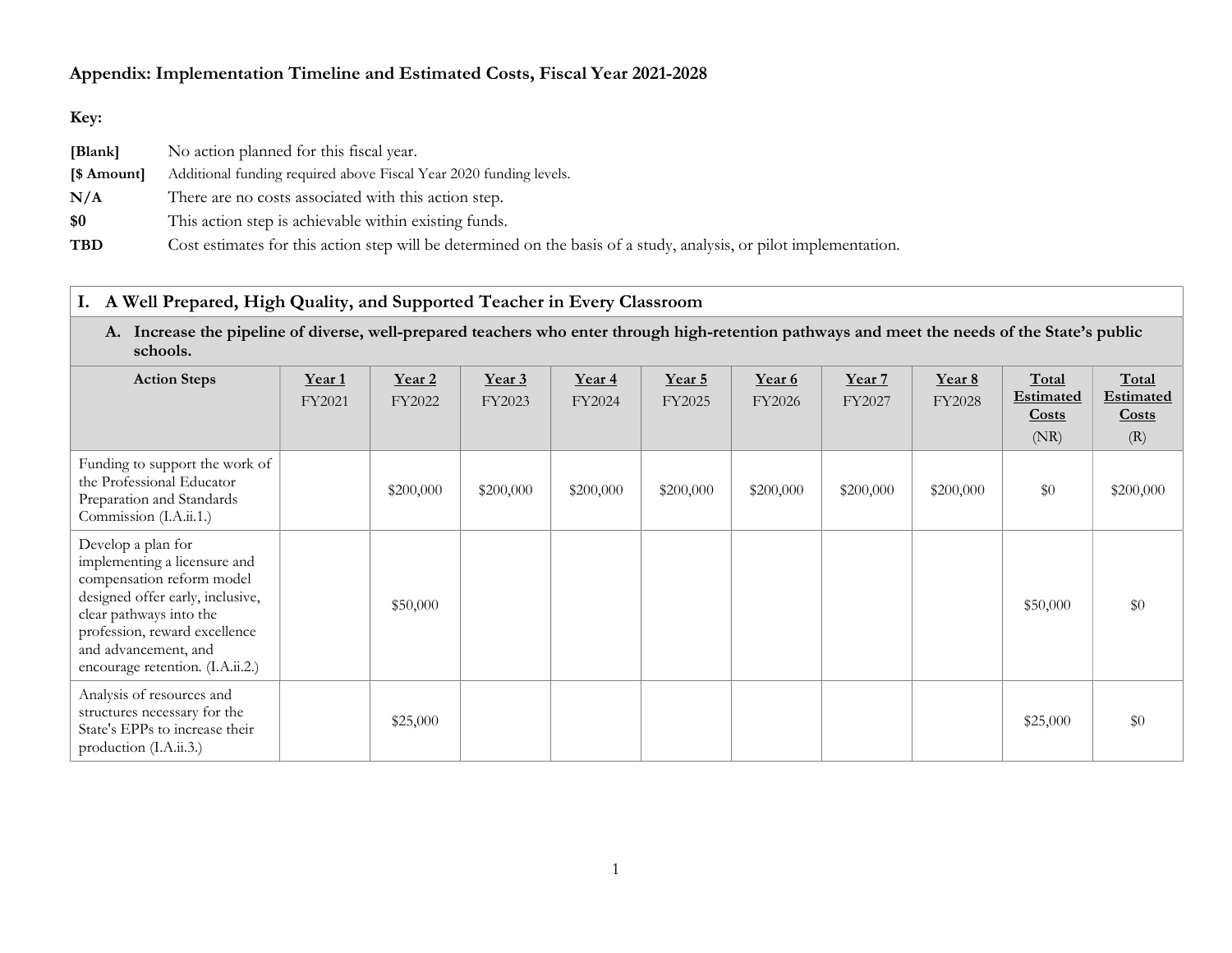| Provide personnel and<br>programmatic support for<br>TeachNC, an initiative that<br>seeks to provide accurate and<br>compelling information about<br>the teaching profession.<br>(I.A.ii.4.) |                             | \$500,000                   | \$500,000        | \$500,000                   | \$500,000        | \$500,000        | \$500,000        | \$500,000               | \$0                                 | \$500,000                                 |
|----------------------------------------------------------------------------------------------------------------------------------------------------------------------------------------------|-----------------------------|-----------------------------|------------------|-----------------------------|------------------|------------------|------------------|-------------------------|-------------------------------------|-------------------------------------------|
| Targeted funding and<br>structures necessary to increase<br>the number of teachers and<br>instructional support personnel<br>graduating by 10 percent<br>annually (I.A.iii.1.)               |                             |                             | <b>TBD</b>       | <b>TBD</b>                  | <b>TBD</b>       | <b>TBD</b>       | <b>TBD</b>       | <b>TBD</b>              | <b>TBD</b>                          | <b>TBD</b>                                |
| Targeted funding and<br>structures to increase teachers<br>and instructional support<br>personnel of color graduating<br>by 5 percent annually (I.A.iii.2.)                                  |                             |                             | <b>TBD</b>       | <b>TBD</b>                  | <b>TBD</b>       | <b>TBD</b>       | <b>TBD</b>       | <b>TBD</b>              | <b>TBD</b>                          | <b>TBD</b>                                |
| Plan and fund a statewide<br>system/entity to coordinate<br>teacher recruitment and<br>support (I.A.iii.3.)                                                                                  |                             |                             | \$25,000         | <b>TBD</b>                  | <b>TBD</b>       | <b>TBD</b>       | <b>TBD</b>       | <b>TBD</b>              | \$25,000                            | \$0                                       |
| Support for the expansion of<br>student recruitment programs<br>(LA.ii.5.)                                                                                                                   |                             | \$300,000                   | \$300,000        | \$300,000                   | \$300,000        | \$300,000        | \$300,000        | \$300,000               | \$0                                 | \$300,000                                 |
| B. Increase the pipeline of diverse, well-prepared teachers by expanding the North Carolina Teaching Fellows program.                                                                        |                             |                             |                  |                             |                  |                  |                  |                         |                                     |                                           |
| <b>Action Steps</b>                                                                                                                                                                          | Year <sub>1</sub><br>FY2021 | Year <sub>2</sub><br>FY2022 | Year 3<br>FY2023 | Year <sub>4</sub><br>FY2024 | Year 5<br>FY2025 | Year 6<br>FY2026 | Year 7<br>FY2027 | Year 8<br><b>FY2028</b> | Total<br>Estimated<br>Costs<br>(NR) | Total<br><b>Estimated</b><br>Costs<br>(R) |
| Increase funding to recruit and<br>support up to 1,500 Teaching<br>Fellows annually. (I.B.iii.1.)                                                                                            |                             | \$1,000,000                 | \$4,700,000      | \$11,300,000                | \$19,900,000     | \$29,900,000     | \$37,000,000     | \$41,100,000            | \$0                                 | \$41,100,000                              |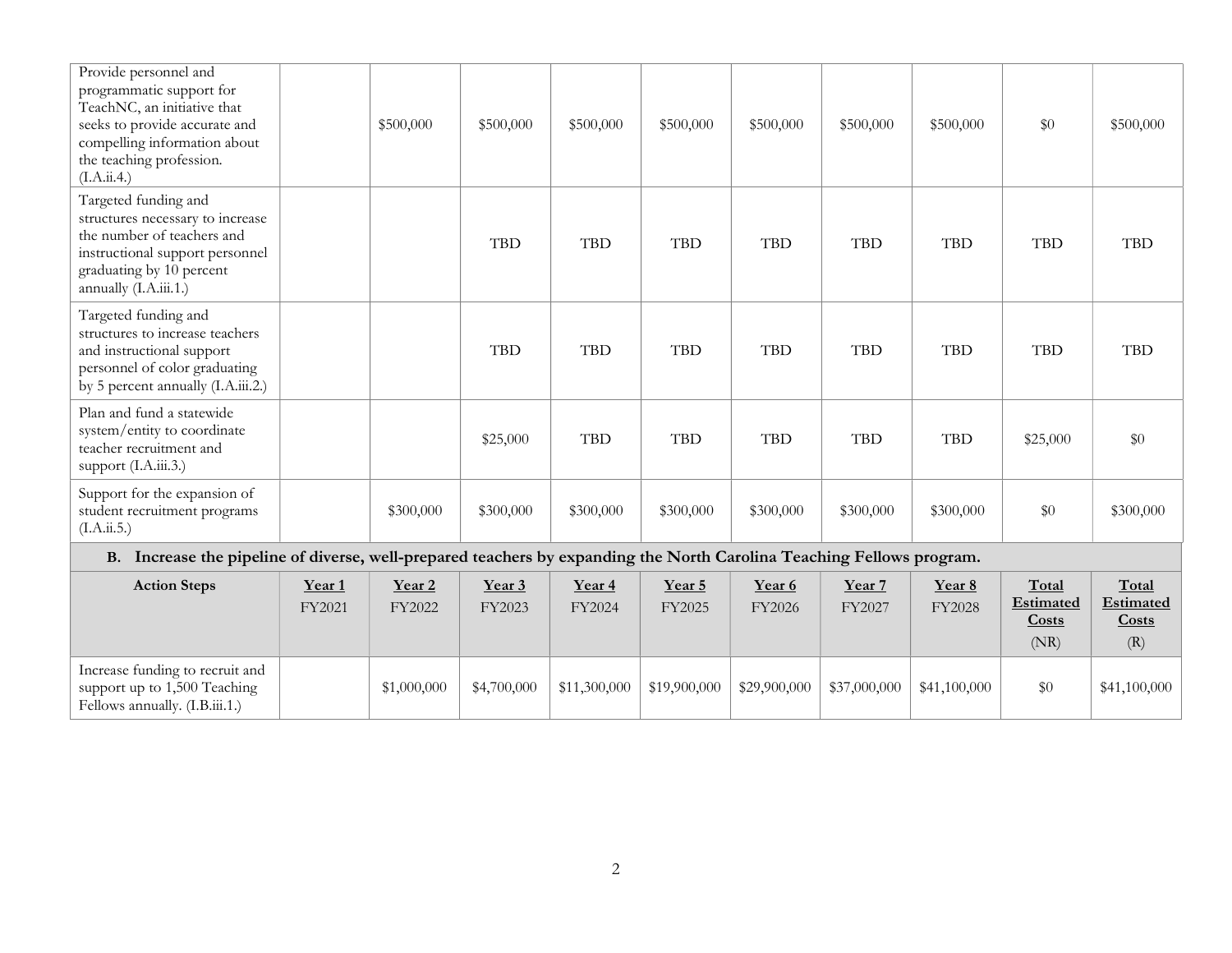#### C. Support high quality teacher residency programs in high need rural and urban districts through a State matching grant program that leverages ESSA Title II funding.

|                                                                                                                                        | $\epsilon$                  |                             |                  |                             |                  |                  |                  |                  |                                            |                                           |
|----------------------------------------------------------------------------------------------------------------------------------------|-----------------------------|-----------------------------|------------------|-----------------------------|------------------|------------------|------------------|------------------|--------------------------------------------|-------------------------------------------|
| <b>Action Steps</b>                                                                                                                    | Year <sub>1</sub><br>FY2021 | Year <sub>2</sub><br>FY2022 | Year 3<br>FY2023 | Year <sub>4</sub><br>FY2024 | Year 5<br>FY2025 | Year 6<br>FY2026 | Year 7<br>FY2027 | Year 8<br>FY2028 | Total<br>Estimated<br><b>Costs</b><br>(NR) | Total<br>Estimated<br><b>Costs</b><br>(R) |
| Provide support for high<br>quality teacher preparation<br>residency programs in high<br>need rural and urban districts<br>(L.C.ii.1.) |                             |                             | \$5,000,000      | \$10,000,000                | \$15,000,000     | \$20,000,000     | \$25,000,000     | \$30,000,000     | \$0                                        | \$30,000,000                              |

### D. Provide support for high quality teacher recruitment and development programs.

| <b>Action Steps</b>                                                                                                                                                            | Year <sub>1</sub><br>FY2021 | Year <sub>2</sub><br>FY2022 | Year 3<br>FY2023 | Year <sub>4</sub><br>FY2024 | Year 5<br>FY2025 | Year 6<br>FY2026 | Year 7<br>FY2027 | Year 8<br>FY2028 | Total<br>Estimated<br>Costs<br>(NR) | Total<br><b>Estimated</b><br>Costs<br>(R) |
|--------------------------------------------------------------------------------------------------------------------------------------------------------------------------------|-----------------------------|-----------------------------|------------------|-----------------------------|------------------|------------------|------------------|------------------|-------------------------------------|-------------------------------------------|
| Increase access to high quality<br>teacher recruitment and<br>development programs, such as<br>TAs to Teachers, Troops to<br>Teachers, and Pathway to<br>Practice. (I.D.ii.1.) |                             | N/A                         | N/A              | N/A                         | <b>TBD</b>       | TBD              | <b>TBD</b>       | TBD              | TBD                                 | <b>TBD</b>                                |

#### E. Provide support for Grow-Your-Own and 2+2 programs that help recruit and prepare teachers in high need communities.

| <b>Action Steps</b>                                                                                                                                      | Year <sub>1</sub><br>FY2021 | Year <sub>2</sub><br>FY2022 | Year <sub>3</sub><br>FY2023 | Year <sub>4</sub><br>FY2024 | Year 5<br>FY2025 | Year 6<br>FY2026 | Year 7<br>FY2027 | Year 8<br><b>FY2028</b> | Total<br>Estimated<br>Costs<br>(NR) | Total<br><b>Estimated</b><br>Costs<br>(R) |
|----------------------------------------------------------------------------------------------------------------------------------------------------------|-----------------------------|-----------------------------|-----------------------------|-----------------------------|------------------|------------------|------------------|-------------------------|-------------------------------------|-------------------------------------------|
| Expand Partnership TEACH<br>and similarly successful,<br>research-based Grow-Your-<br>Own and $2+2$ programs in all<br>regions of the State. (I.E.ii.1.) |                             | \$2,200,000                 | \$2,200,000                 | \$3,000,000                 | \$4,500,000      | \$6,000,000      | \$6,000,000      | \$6,000,000             | \$0                                 | \$6,000,000                               |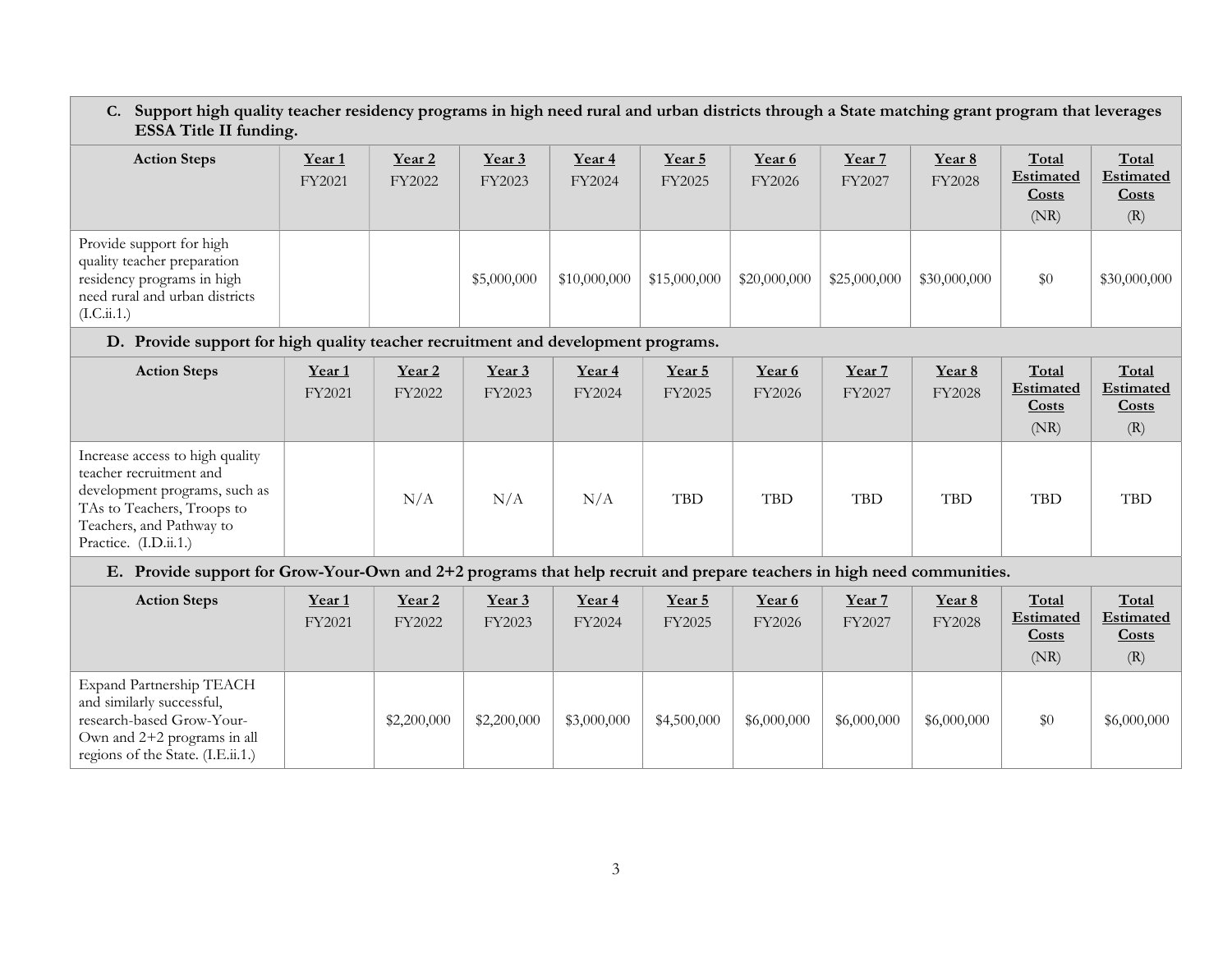F. Significantly increase the racial and ethnic diversity of North Carolina's qualified and well-prepared teacher workforce and ensure all teachers employ culturally responsive practices.

| <b>Action Steps</b>                                                                                                                                                                                          | Year <sub>1</sub><br>FY2021 | Year <sub>2</sub><br>FY2022 | Year 3<br>FY2023 | Year <sub>4</sub><br>FY2024 | Year 5<br>FY2025 | Year 6<br>FY2026 | Year 7<br>FY2027 | Year 8<br><b>FY2028</b> | Total<br>Estimated<br>Costs<br>(NR) | Total<br>Estimated<br>Costs<br>(R) |
|--------------------------------------------------------------------------------------------------------------------------------------------------------------------------------------------------------------|-----------------------------|-----------------------------|------------------|-----------------------------|------------------|------------------|------------------|-------------------------|-------------------------------------|------------------------------------|
| Develop a plan of actions by the<br>State will take to increase the<br>racial and ethnic diversity of<br>qualified and well-prepared<br>teachers through the work of<br>the DRIVE Task Force.<br>(I.F.ii.1.) | \$0                         | \$0                         | \$0              | \$0                         | \$0              | \$0              | $\$0$            | \$0                     | \$0                                 | \$0                                |
| Implement the plan of actions<br>recommended by Governor<br>Cooper's DRIVE Task Force.<br>(LF.iii.1.)                                                                                                        | <b>TBD</b>                  | <b>TBD</b>                  | <b>TBD</b>       | <b>TBD</b>                  | <b>TBD</b>       | <b>TBD</b>       | <b>TBD</b>       | <b>TBD</b>              | \$0                                 | \$0                                |
| Establish the Office of Equity<br>Affairs at NCDPI to direct the<br>recruitment and retention of a<br>diverse educator workforce.<br>(I.F.iii.2.)                                                            |                             | \$400,000                   | \$400,000        | \$400,000                   | \$400,000        | \$400,000        | \$400,000        | \$400,000               | \$0                                 | \$400,000                          |
| Monitor, review, coordinate,<br>and implement programs and<br>efforts to increase teacher<br>diversity. (I.F.iii.2.)                                                                                         | \$0                         | \$0                         | \$0              | \$0                         | \$0              | \$0              | \$0              | \$0                     | \$0                                 | \$0                                |

G. Provide high-quality comprehensive mentoring and induction support for novice teachers in their first three years of teaching to increase both their effectiveness and their retention.

| <b>Action Steps</b>                                                                                                                                                             | Year <sub>1</sub><br>FY2021 | Year 2<br>FY2022 | Year 3<br>FY2023 | Year 4<br>FY2024 | Year 5<br>FY2025 | Year 6<br>FY2026 | Year 7<br>FY2027 | Year 8<br>FY2028 | Total<br>Estimated<br>Costs<br>(NR) | Total<br><b>Estimated</b><br>Costs<br>(R) |
|---------------------------------------------------------------------------------------------------------------------------------------------------------------------------------|-----------------------------|------------------|------------------|------------------|------------------|------------------|------------------|------------------|-------------------------------------|-------------------------------------------|
| Provide comprehensive<br>induction services through the<br>NC New Teacher Support<br>Program to beginning teachers<br>in low performing, high poverty<br>schools. $(I.G.ii.1.)$ |                             | \$2,200,000      | \$5,000,000      | \$16,100,000     | \$27,200,000     | \$38,300,000     | \$49,500,000     | \$61,700,000     | \$0                                 | \$61,700,000                              |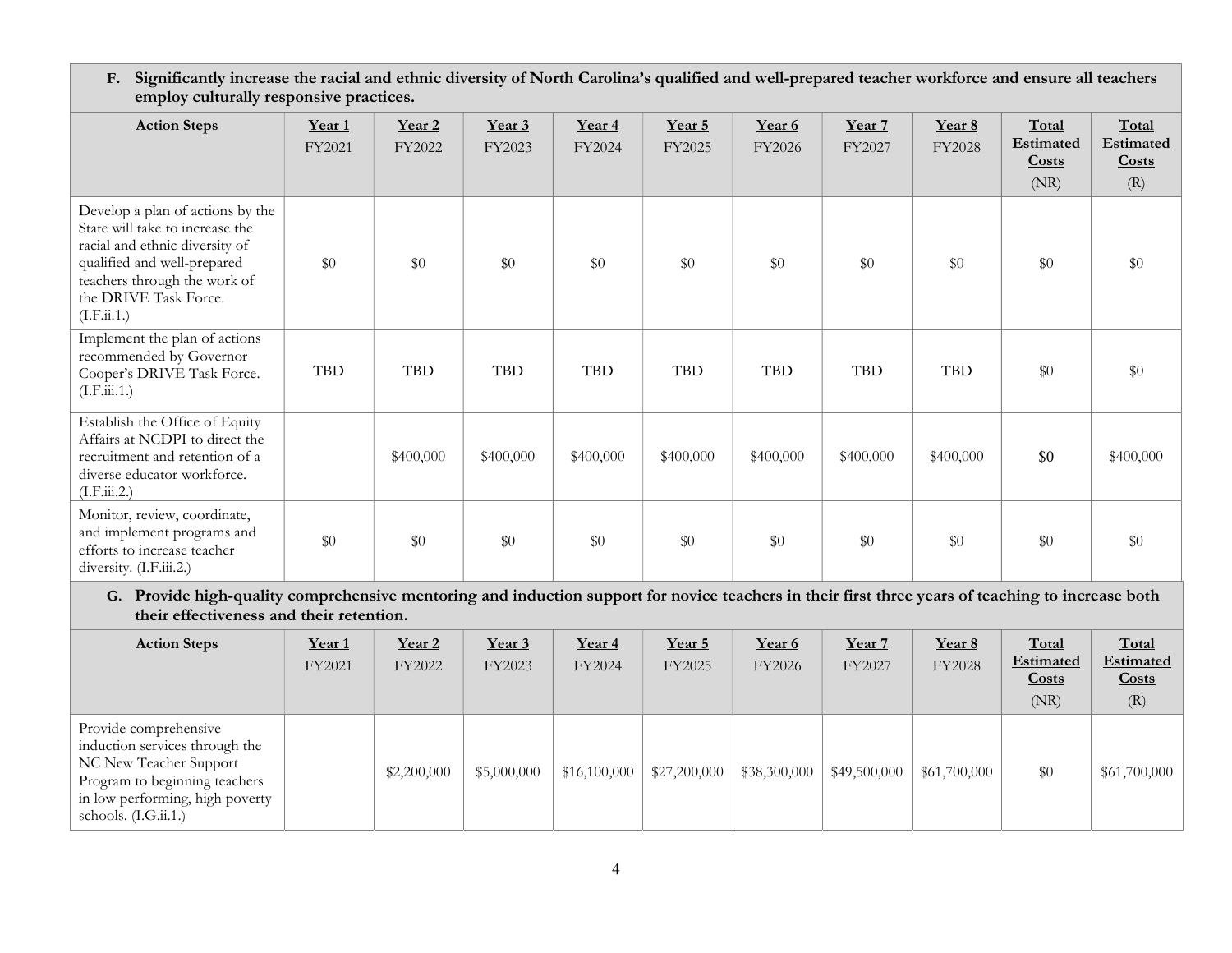H. Implement differentiated staffing models that include advanced teaching roles and additional compensation to retain and extend the reach of high performing teachers.

| <b>Action Steps</b>                                                                                                                                                                                                                                                                | Year <sub>1</sub><br>FY2021 | Year <sub>2</sub><br>FY2022 | Year <sub>3</sub><br>FY2023 | Year 4<br>FY2024 | Year 5<br>FY2025 | Year 6<br>FY2026 | Year 7<br>FY2027 | Year 8<br><b>FY2028</b> | Total<br><b>Estimated</b><br>Costs<br>(NR) | Total<br><b>Estimate</b><br>d Costs<br>(R) |
|------------------------------------------------------------------------------------------------------------------------------------------------------------------------------------------------------------------------------------------------------------------------------------|-----------------------------|-----------------------------|-----------------------------|------------------|------------------|------------------|------------------|-------------------------|--------------------------------------------|--------------------------------------------|
| Create a permanent advanced<br>teaching roles program that<br>provides start-up funds to<br>districts in FY21, class size<br>waivers and other flexibility, and<br>enables participating districts to<br>study the effectiveness of<br>aligned compensation models.<br>(I.H.ii.1.) | \$0                         |                             |                             |                  |                  |                  |                  |                         | \$0                                        | \$0                                        |
| Provide grants to additional<br>districts to implement an<br>advanced teaching roles<br>initiative. (I.H.iii.1.)                                                                                                                                                                   |                             | \$3,000,000                 | \$5,800,000                 | \$7,800,000      | \$9,300,000      | \$10,500,000     | \$11,300,000     | \$7,600,000             | \$0                                        | \$7,600,000                                |

I. Develop a system to ensure that all North Carolina teachers have the opportunities they need for continued professional learning to improve and update their knowledge and practices.

| <b>Action Steps</b>                                                                                                    | Year <sub>1</sub><br>FY2021 | Year <sub>2</sub><br>FY2022 | Year 3<br>FY2023 | Year 4<br>FY2024 | Year 5<br>FY2025 | Year 6<br>FY2026                                                                                                                                                                                                               | Year 7<br>FY2027 | Year 8<br><b>FY2028</b> | Total<br>Estimated<br><b>Costs</b><br>(NR) | Total<br><b>Estimate</b><br>$d$ Costs<br>(R) |
|------------------------------------------------------------------------------------------------------------------------|-----------------------------|-----------------------------|------------------|------------------|------------------|--------------------------------------------------------------------------------------------------------------------------------------------------------------------------------------------------------------------------------|------------------|-------------------------|--------------------------------------------|----------------------------------------------|
| Implement Learning Forward's<br>Standards for Professional<br>Learning. (I.I.ii.1.)                                    | \$0                         | \$0                         | \$0              | \$0              | \$0              | \$0                                                                                                                                                                                                                            | \$0              | \$0                     | \$0                                        | \$0                                          |
| Increase capacity for schools<br>and districts to provide<br>personalized, job-embedded,<br>collaborative professional |                             |                             |                  |                  |                  | the contract of the contract of the contract of the contract of the contract of the contract of the contract of the contract of the contract of the contract of the contract of the contract of the contract of the contract o | 1 <sub>D</sub>   |                         |                                            |                                              |

Implementation timeline and cost estimates are included in the Finance and Resources section.

learning opportunities and to build the capacity to implement, support, improve, and evaluate these activities. (I.I.iii.1.)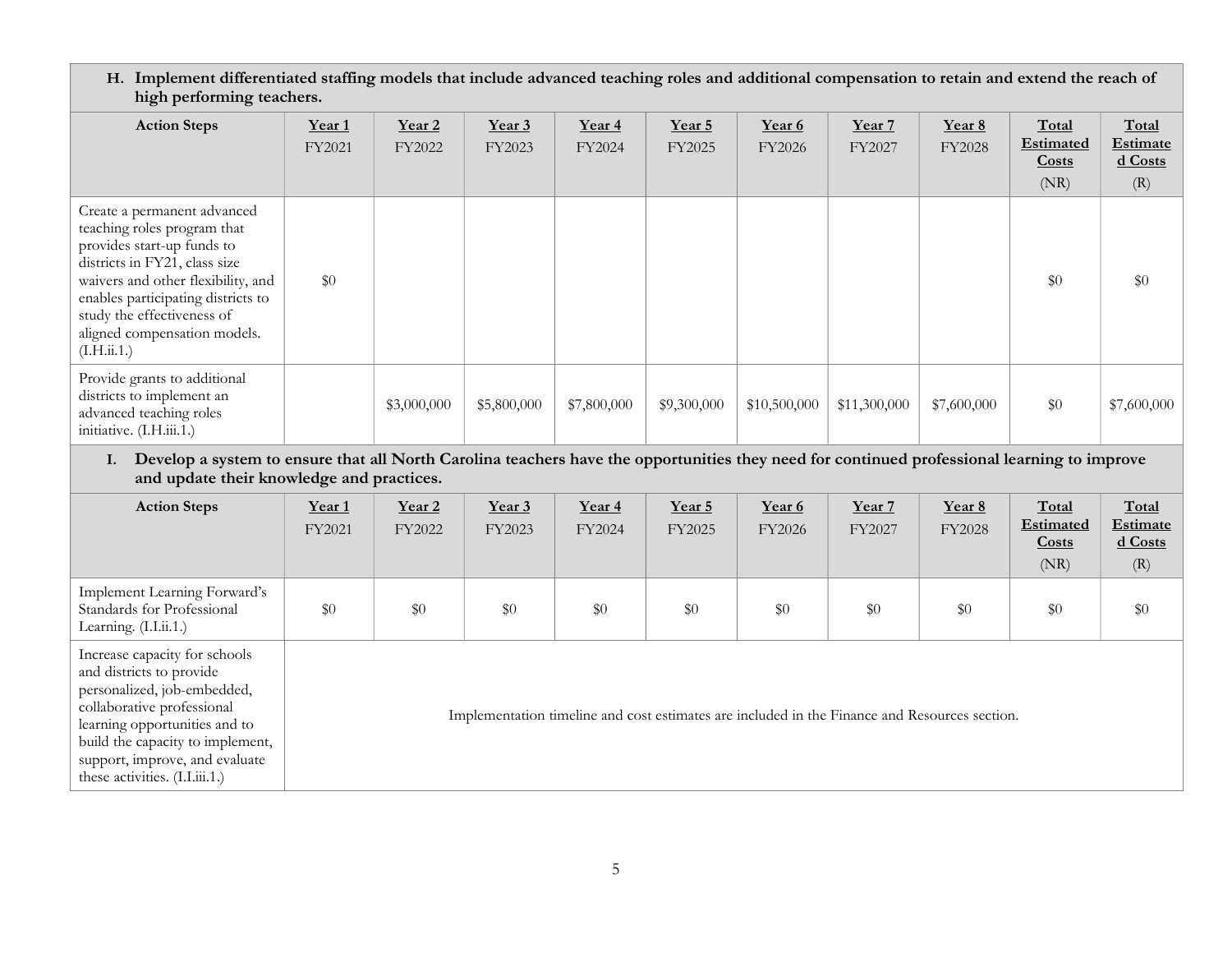J. Increase teacher compensation and enable low wealth districts to offer salaries and other compensation to make them competitive with more advantaged districts.

| <b>Action Steps</b>                                                                                                                                                                                                      | Year <sub>1</sub><br>FY2021                                      | Year <sub>2</sub><br>FY2022                                                                   | Year 3<br>FY2023         | Year 4<br>FY2024                                       | Year 5<br>FY2025                                       | Year 6<br>FY2026                                                | Year 7<br>FY2027            | Year 8<br><b>FY2028</b>  | Total<br><b>Estimated</b><br><b>Costs</b><br>(NR) | Total<br><b>Estimated</b><br><b>Costs</b><br>(R) |  |  |
|--------------------------------------------------------------------------------------------------------------------------------------------------------------------------------------------------------------------------|------------------------------------------------------------------|-----------------------------------------------------------------------------------------------|--------------------------|--------------------------------------------------------|--------------------------------------------------------|-----------------------------------------------------------------|-----------------------------|--------------------------|---------------------------------------------------|--------------------------------------------------|--|--|
| Conduct a North Carolina-<br>specific wage comparability<br>study to determine competitive<br>pay for educators in comparison<br>to professions that require<br>similar education and<br>credentials. (I.J.ii.1.)        |                                                                  | \$200,000                                                                                     |                          |                                                        |                                                        |                                                                 |                             |                          | \$200,000                                         | \$0                                              |  |  |
| In accordance with the study<br>described above, increase<br>salaries for teachers and<br>instructional support staff by 5<br>percent in FY 2021 and<br>incrementally after that based<br>on study findings. (I.J.ii.2.) |                                                                  | Implementation timeline and cost estimates are included in the Finance and Resources section. |                          |                                                        |                                                        |                                                                 |                             |                          |                                                   |                                                  |  |  |
| K. Low wealth districts and high poverty schools will provide incentives for the recruitment and retention of qualified teachers.                                                                                        |                                                                  |                                                                                               |                          |                                                        |                                                        |                                                                 |                             |                          |                                                   |                                                  |  |  |
| <b>Action Steps</b>                                                                                                                                                                                                      | Year 1<br>$\Gamma$ $\Gamma$ $\Omega$ $\Omega$ $\Omega$ $\Lambda$ | Year 2<br>$\Gamma$ 70000                                                                      | Year 3<br>$\Gamma$ 70000 | Year 4<br>$\Gamma$ $\Gamma$ $\Omega$ $\Omega$ $\Omega$ | Year 5<br>$\Gamma$ $\Gamma$ $\Omega$ $\Omega$ $\Gamma$ | Year 6<br>$\Gamma$ $\Gamma$ $\Omega$ $\Omega$ $\Omega$ $\Omega$ | Year 7<br>$\Gamma$ $(2002)$ | Year 8<br>$\Gamma$ 32000 | Total<br>Estimated                                | <b>Total</b><br>Estimated                        |  |  |

|                                                                                                                                                                                                                                                                                             | FY2021 | FY2022      | FY2023      | FY2024      | FY2025       | FY2026       | FY2027       | FY2028       | Estimated<br>Costs<br>(NR) | <b>Estimated</b><br>Costs<br>(R) |
|---------------------------------------------------------------------------------------------------------------------------------------------------------------------------------------------------------------------------------------------------------------------------------------------|--------|-------------|-------------|-------------|--------------|--------------|--------------|--------------|----------------------------|----------------------------------|
| Provide funds for the cost of<br>National Board certification for<br>up to 1,000 teachers annually<br>with priority to educators in<br>high needs and low performing<br>schools. (I.K.ii.1.)                                                                                                |        | \$1,900,000 | \$1,900,000 | \$1,900,000 | \$1,900,000  | \$1,900,000  | \$1,900,000  | \$1,900,000  | \$0                        | \$1,900,000                      |
| Establish a district-level grant<br>program focused on the<br>implementation of multi-year<br>recruitment bonuses and other<br>compensation options for<br>certified teachers who commit<br>to teach in a low wealth or high<br>needs district or school for<br>multiple years. (I.K.ii.2.) |        | \$3,000,000 | \$6,000,000 | \$9,000,000 | \$12,000,000 | \$12,000,000 | \$12,000,000 | \$12,000,000 | \$0                        | \$12,000,000                     |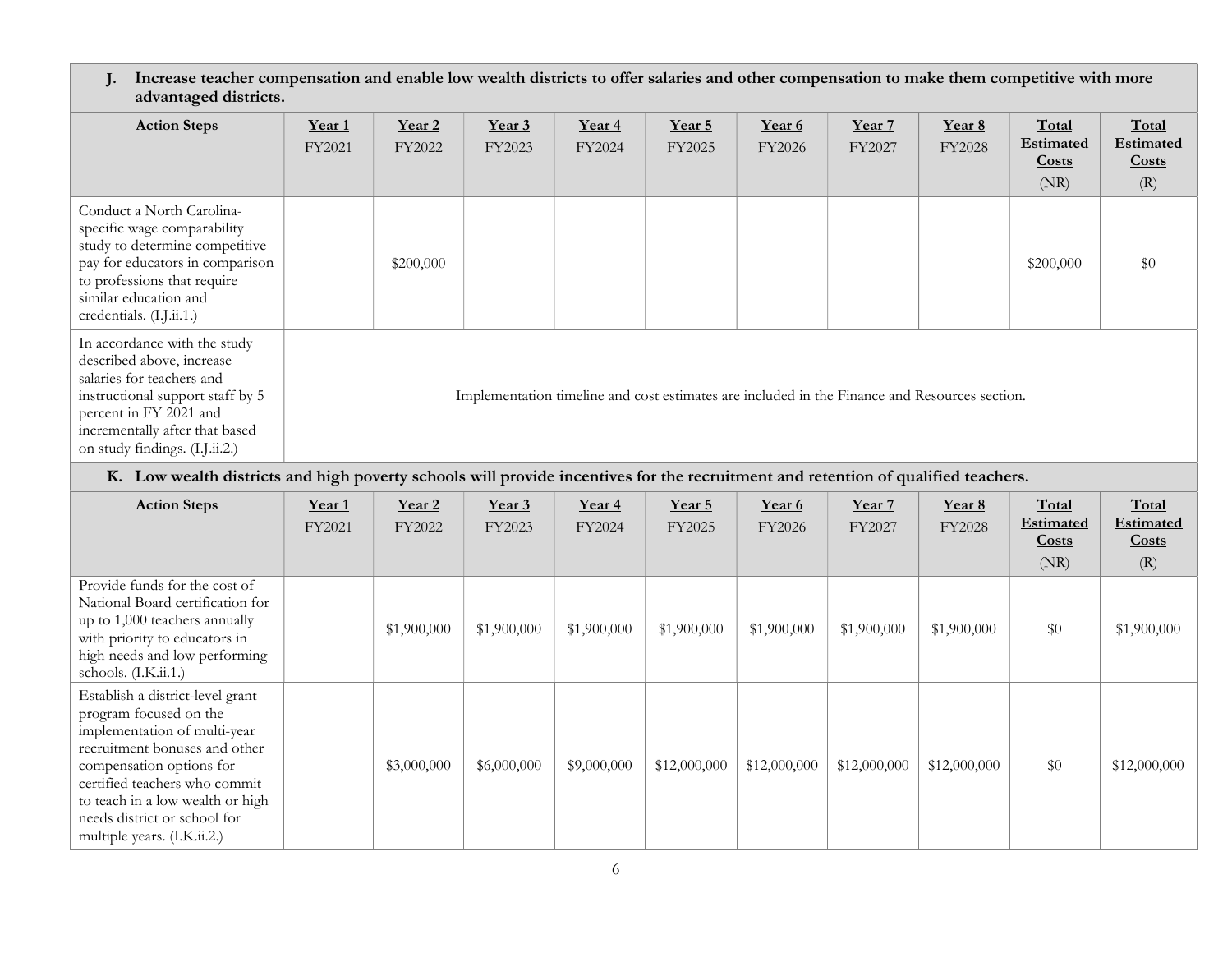# II. A Well Prepared, High Quality, and Supported Principal in Every School

## A. Update the State's school administrator preparation and principal licensure requirements to align program approval standards with effectiveness practices.

| <b>Action Steps</b>                                                                                                                                                                                             | Year <sub>1</sub><br>FY2021 | Year <sub>2</sub><br>FY2022 | Year 3<br>FY2023 | Year 4<br>FY2024 | Year 5<br>FY2025 | Year 6<br>FY2026 | Year 7<br>FY2027 | Year 8<br><b>FY2028</b> | Total<br>Estimated<br>Costs<br>(NR) | Total<br><b>Estimated</b><br>Costs<br>(R) |
|-----------------------------------------------------------------------------------------------------------------------------------------------------------------------------------------------------------------|-----------------------------|-----------------------------|------------------|------------------|------------------|------------------|------------------|-------------------------|-------------------------------------|-------------------------------------------|
| Update the State's school<br>administrator preparation<br>standards and principal licensure<br>requirements to align with the<br>National Education Leadership<br>Preparation (NELP) standards.<br>(II.A.ii.1.) | $\$0$                       | \$0                         | \$0              | \$0              | \$0              | \$0              | \$0              | \$0                     | \$0                                 | \$0                                       |
| Complete expansion of the<br>Transforming Principal<br>Preparation Program (TP3) to<br>three additional postsecondary<br>institutions. (II.A.ii.2.)                                                             |                             | \$0                         | \$0              | \$0              | \$0              | \$0              | $\$0$            | \$0                     | $\$0$                               | \$0                                       |

B. Continue to expand access to high quality principal preparation programs to all North Carolina school districts.

| <b>Action Steps</b>                                                                                                                                                                                                                 | Year <sub>1</sub><br>FY2021 | Year <sub>2</sub><br>FY2022 | Year 3<br>FY2023 | Year <sub>4</sub><br>FY2024 | Year 5<br>FY2025 | Year 6<br>FY2026 | Year 7<br>FY2027 | Year 8<br><b>FY2028</b> | Total<br>Estimated<br><b>Costs</b><br>(NR) | Total<br>Estimated<br>Costs<br>(R) |
|-------------------------------------------------------------------------------------------------------------------------------------------------------------------------------------------------------------------------------------|-----------------------------|-----------------------------|------------------|-----------------------------|------------------|------------------|------------------|-------------------------|--------------------------------------------|------------------------------------|
| Every North Carolina school<br>district will have a partnership<br>with at least one school<br>administrator preparation<br>program that meets the NELP<br>standards and provides full-time,<br>year-long internships. (II.B.ii.1.) |                             | \$0                         | \$0              | \$0                         | \$0              | \$0              | \$0              | \$0                     | \$0                                        | \$0                                |
| The North Carolina Principal<br>Fellows Program will prepare<br>300 new principals annually.<br>(II.B.iii.1.)                                                                                                                       |                             | \$8,700,000                 | \$9,700,000      | \$14,700,000                | \$14,700,000     | \$14,700,000     | \$14,700,000     | \$14,700,000            | \$0                                        | \$14,700,000                       |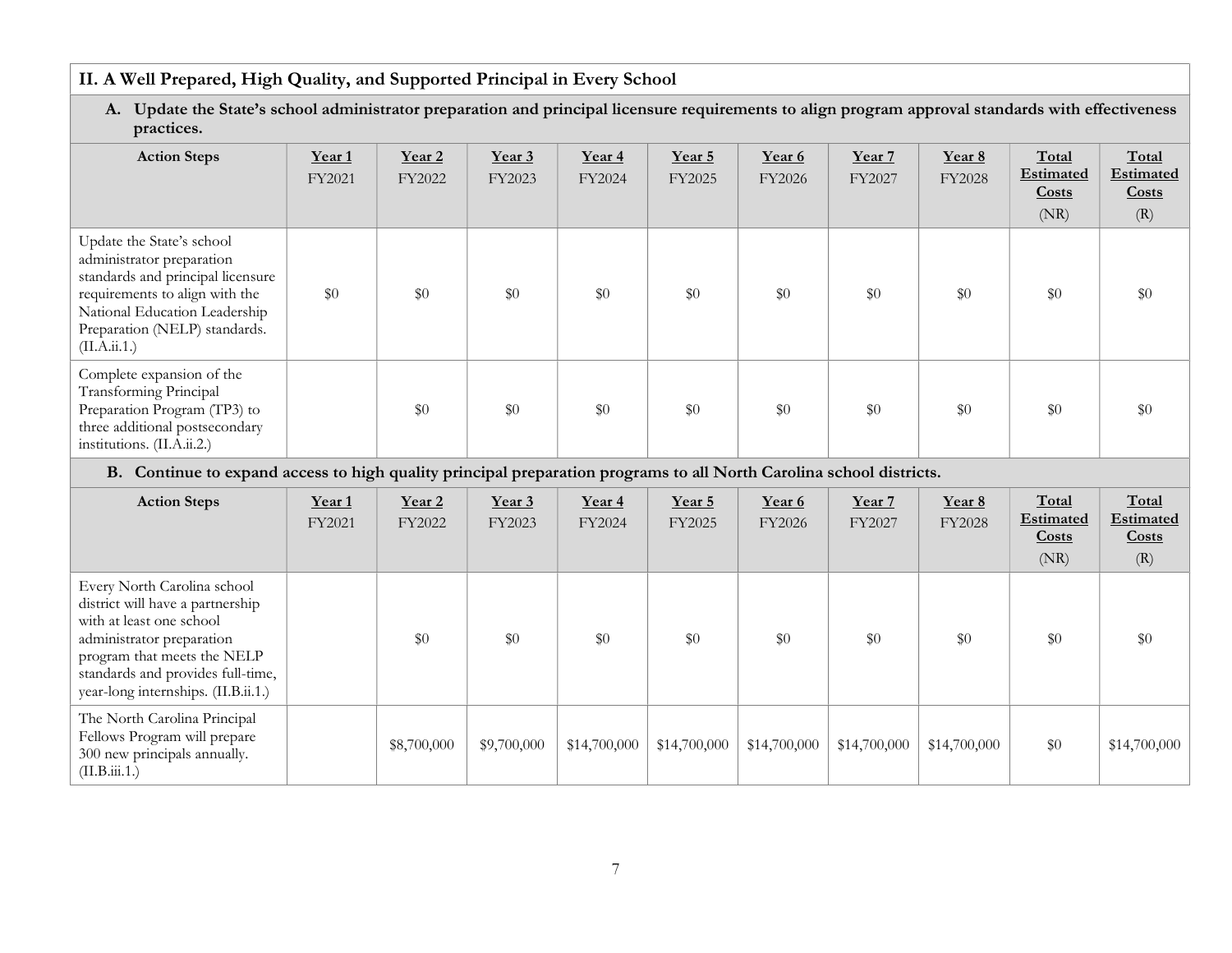| The North Carolina Principal<br>Fellows Program and North<br>Carolina school administrator<br>preparation programs will recruit<br>\$0<br>\$0<br>\$0<br>\$0<br>\$0<br>\$0<br>\$0<br>and prepare candidates that<br>better match the diversity of the<br>State's student population.<br>(II.B.iii.2.) |  |
|------------------------------------------------------------------------------------------------------------------------------------------------------------------------------------------------------------------------------------------------------------------------------------------------------|--|
|------------------------------------------------------------------------------------------------------------------------------------------------------------------------------------------------------------------------------------------------------------------------------------------------------|--|

C. Expand professional learning opportunities for current principals and assistant principals.

| <b>Action Steps</b>                                                                                                                                                                                      | Year <sub>1</sub><br>FY2021 | Year <sub>2</sub><br>FY2022                                                                   | Year 3<br>FY2023 | Year 4<br>FY2024 | <u>Year 5</u><br>FY2025 | Year 6<br>FY2026 | Year 7<br>FY2027 | Year 8<br><b>FY2028</b> | Total<br><b>Estimated</b><br><b>Costs</b><br>(NR) | Total<br><b>Estimated</b><br>$\frac{\text{Costs}}{\text{Costs}}$<br>(R) |  |
|----------------------------------------------------------------------------------------------------------------------------------------------------------------------------------------------------------|-----------------------------|-----------------------------------------------------------------------------------------------|------------------|------------------|-------------------------|------------------|------------------|-------------------------|---------------------------------------------------|-------------------------------------------------------------------------|--|
| Develop a plan for the creation<br>of a School Leadership Academy<br>to provide initial and ongoing<br>support to the State's district and<br>school leaders. (II.C.ii.1.)                               |                             | \$0                                                                                           |                  |                  |                         |                  |                  |                         | \$0                                               | \$0                                                                     |  |
| In accordance with the plan,<br>provide resources and support<br>for the implementation of the<br>School Leadership Academy.<br>(II.C.iii.1.)                                                            |                             |                                                                                               | <b>TBD</b>       | <b>TBD</b>       | <b>TBD</b>              | <b>TBD</b>       | <b>TBD</b>       | <b>TBD</b>              | <b>TBD</b>                                        | <b>TBD</b>                                                              |  |
| Increase capacity for districts to<br>expand professional learning<br>opportunities for district and<br>school administrators. (II.C.ii.2.)                                                              |                             | Implementation timeline and cost estimates are included in the Finance and Resources section. |                  |                  |                         |                  |                  |                         |                                                   |                                                                         |  |
| Revise the principal and assistant principal salary structures and improve working conditions to make positions in high need schools and<br>D.<br>districts more attractive to well-qualified educators. |                             |                                                                                               |                  |                  |                         |                  |                  |                         |                                                   |                                                                         |  |

| <b>Action Steps</b>                                                                                                          | Year <sub>1</sub><br>FY2021 | Year <sub>2</sub><br>FY2022 | Year <sub>3</sub><br>FY2023 | Year <sub>4</sub><br>FY2024 | Year 5<br>FY2025                                                                              | Year 6<br>FY2026 | Year <sub>7</sub><br>FY2027 | Year 8<br>FY2028 | Total<br>Estimated<br>Costs<br>(NR) | Total<br>Estimated<br>Costs<br>$\left( \mathrm{R}\right)$ |
|------------------------------------------------------------------------------------------------------------------------------|-----------------------------|-----------------------------|-----------------------------|-----------------------------|-----------------------------------------------------------------------------------------------|------------------|-----------------------------|------------------|-------------------------------------|-----------------------------------------------------------|
| Incrementally increase principal<br>and assistant principal pay<br>consistent with teacher salary<br>increases. (II.D.ii.1.) |                             |                             |                             |                             | Implementation timeline and cost estimates are included in the Finance and Resources section. |                  |                             |                  |                                     |                                                           |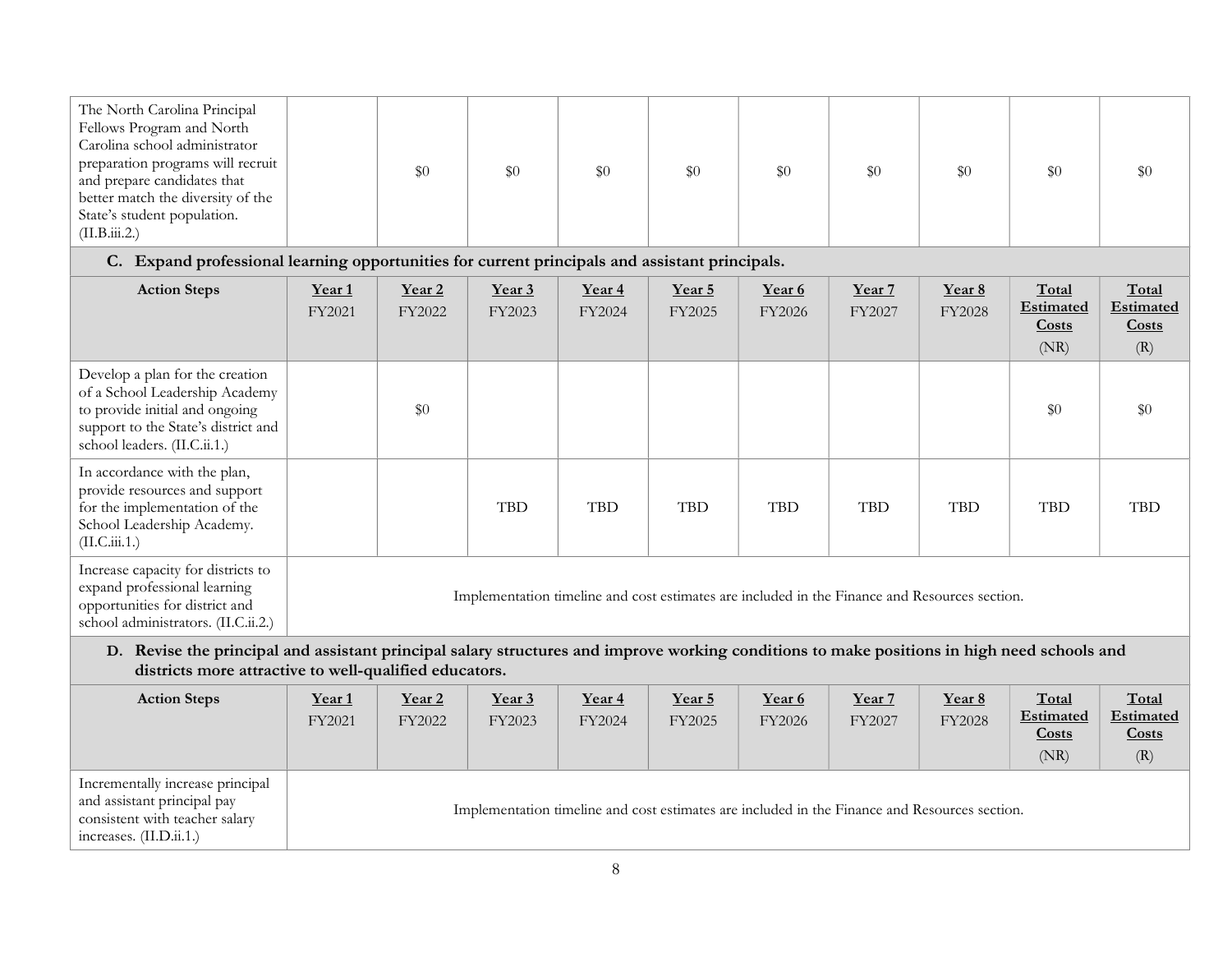| Develop a plan for a state grant<br>program to implement and<br>evaluate the effectiveness of<br>incentive programs to encourage<br>well-qualified school leaders to<br>work in high need schools.<br>(II.D.ii.2.)         | \$0 |            |            |            |            |            |            | \$0        | \$0        |
|----------------------------------------------------------------------------------------------------------------------------------------------------------------------------------------------------------------------------|-----|------------|------------|------------|------------|------------|------------|------------|------------|
| Implement state grant program<br>(described above) to implement<br>and evaluate the effectiveness of<br>incentive programs to encourage<br>well-qualified school leaders to<br>work in high need schools.<br>(II.D.iii.1.) |     | <b>TBD</b> | <b>TBD</b> | <b>TBD</b> | <b>TBD</b> | <b>TBD</b> | <b>TBD</b> | <b>TBD</b> | <b>TBD</b> |
| Provide district leaders and<br>principals with more autonomy<br>to allocate resources, including<br>autonomy to make decisions on<br>funding and personnel<br>assignments. (II.D.ii.3.)                                   | N/A | N/A        | N/A        | N/A        | N/A        | N/A        | N/A        | \$0        | \$0        |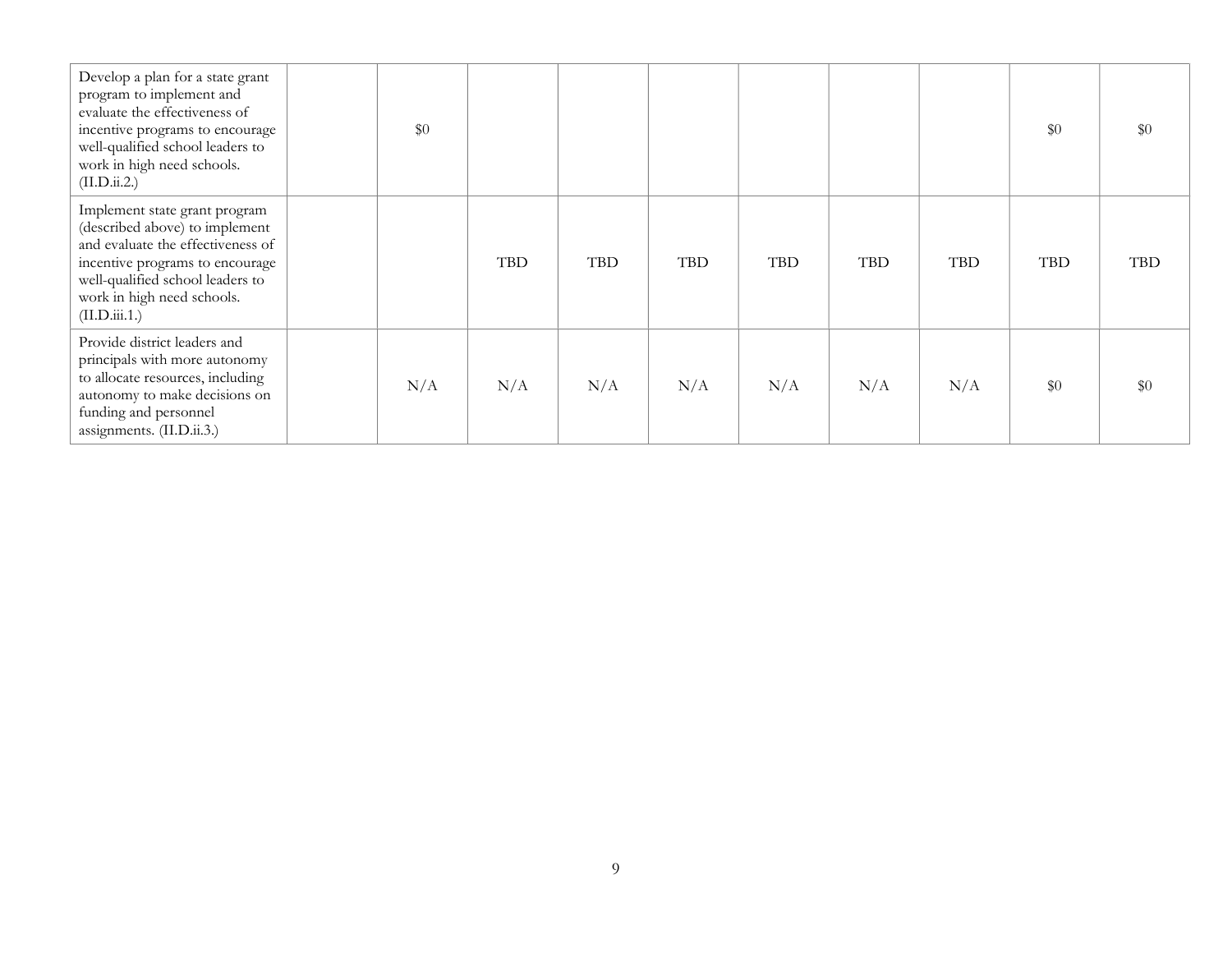# III.Finance System that Provides Adequate, Equitable, and Efficient Resources

A. Increase Local Education Agency (LEA) budgetary flexibility by lifting restrictions on a number of critical allotments through the ABC transfer system.

| <b>Action Steps</b>                                                      | Year <sub>1</sub><br>FY2021 | Year <sub>2</sub><br>FY2022 | Year 3<br>FY2023 | Year 4<br>FY2024 | Year 5<br>FY2025 | Year 6<br>FY2026 | Year 7<br>FY2027 | Year 8<br>FY2028 | Total<br><b>Estimated</b><br>Costs<br>(NR) | Total<br><b>Estimated</b><br>Costs<br>(R) |
|--------------------------------------------------------------------------|-----------------------------|-----------------------------|------------------|------------------|------------------|------------------|------------------|------------------|--------------------------------------------|-------------------------------------------|
| Allow transfers to or from<br>most allotment categories<br>(III.A.ii.1.) |                             | N/A                         | N/A              | N/A              | N/A              | N/A              | N/A              | N/A              | \$0                                        | \$0                                       |

B. Revise the state's school funding formula so that current and additional funding is distributed to students with the greatest need.

| <b>Action Steps</b>                                                                                                                                                                                                          | Year <sub>1</sub><br>FY2021 | Year 2<br>FY2022 | Year 3<br>FY2023 | Year 4<br>FY2024 | Year 5<br>FY2025 | Year 6<br>FY2026 | Year 7<br>FY2027 | Year 8<br>FY2028 | Total<br><b>Estimated</b><br>Costs<br>(NR) | Total<br><b>Estimated</b><br>Costs<br>(R) |
|------------------------------------------------------------------------------------------------------------------------------------------------------------------------------------------------------------------------------|-----------------------------|------------------|------------------|------------------|------------------|------------------|------------------|------------------|--------------------------------------------|-------------------------------------------|
| Remove children with<br>disabilities funding cap and<br>increase supplemental<br>funding to provide funding<br>for students with disabilities<br>equivalent to 2.3 times the<br>cost of an average student.<br>(III.B.ii.1.) |                             | \$40,000,000     | \$70,000,000     | \$168,400,000    | \$266,700,000    | \$365,100,000    | \$463,500,000    | \$561,800,000    | \$0                                        | \$561,800,000                             |
| Revise children with<br>disabilities formula to<br>differentiate per-student<br>funding based on level of<br>required student support<br>(III.B.iii.1.)                                                                      |                             |                  |                  | N/A              | N/A              | N/A              | N/A              | N/A              | \$0                                        | \$0                                       |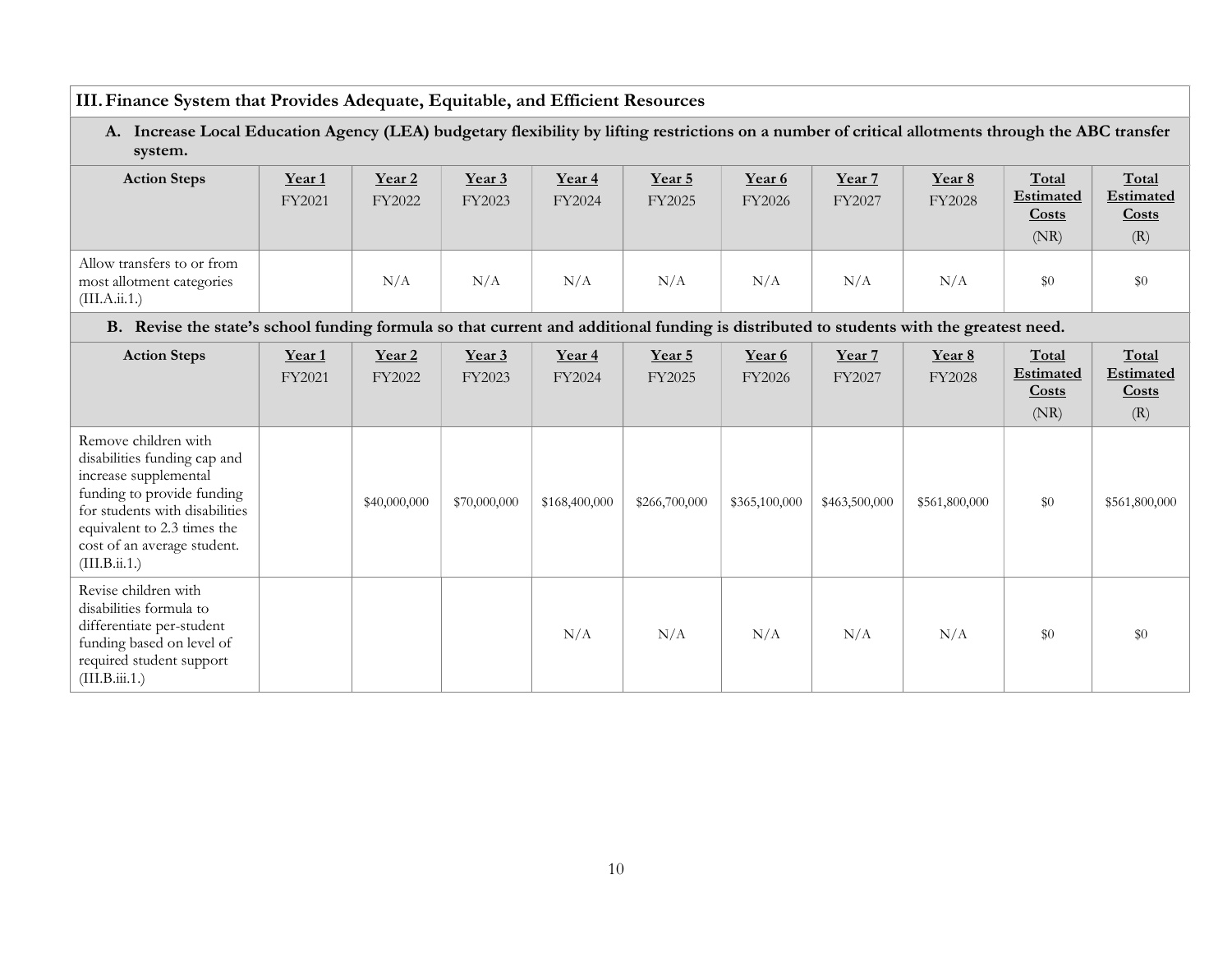| Combine the DSSF and at-<br>risk allotments and increase<br>funding such that the<br>combined allotment<br>provides an equivalent<br>supplemental weight of 0.4<br>on behalf of all<br>economically-disadvantaged<br>students. (III.B.ii.2.) |                 | \$35,000,000       | \$70,000,000            | \$288,600,000                              | \$507,200,000 | \$725,800,000    | \$944,300,000                     | \$1,162,900,000 | \$0             | \$1,162,900,000 |
|----------------------------------------------------------------------------------------------------------------------------------------------------------------------------------------------------------------------------------------------|-----------------|--------------------|-------------------------|--------------------------------------------|---------------|------------------|-----------------------------------|-----------------|-----------------|-----------------|
| Increase low wealth funding<br>to provide eligible counties<br>supplemental funding equal<br>to 110% of the statewide<br>local revenue per student.<br>(III.B.ii.3.)                                                                         |                 | \$20,000,000       | \$40,000,000            | \$68,500,000                               | \$97,100,000  | \$125,600,000    | \$154,100,000                     | \$182,700,000   | \$0             | \$182,700,000   |
| Eliminate the limited<br>English proficiency funding<br>cap, simplify formula, and<br>increase funding to provide<br>per-student support<br>equivalent to a weight of<br>0.5. (III.B.ii.4.)                                                  |                 | \$10,000,000       | \$20,000,000            | \$60,200,000                               | \$100,500,000 | \$140,700,000    | \$181,000,000                     | \$221,000,000   | \$0             | \$221,000,000   |
| Fund a study to determine<br>how to phase-in a weighted<br>student funding formula<br>that retains position<br>allotments. (III.B.iv.1.)<br>$\sim$ $\sim$<br>$\sim$ $\sim$ $\sim$                                                            | $\cdot$ $\cdot$ | $-11$<br>$\bullet$ | $\sim$<br>$\rightarrow$ | $\sim$ $\sim$<br>$\cdot$ $\cdot$<br>$\sim$ | $-11$         | $\sim$ 100 $\pm$ | \$500,000<br>$\sim$ $\sim$ $\sim$ | $\cdot$ $\cdot$ | \$0<br>$\cdots$ | \$500,000       |

#### C. Increase the investment in overall spending for public education incrementally over the next eight years to provide a sound basic education.

| <b>Action Steps</b>                                                                                  | Year 1<br>FY2021 | <u>Year 2</u><br>FY2022 | Year 3<br>FY2023 | Year 4<br>FY2024 | Year 5<br>FY2025 | Year 6<br>FY2026 | Year 7<br>FY2027 | Year 8<br>FY2028 | Total<br><b>Estimated</b><br><b>Costs</b><br>(NR) | Total<br>Estimated<br>Costs<br>$\left( \mathrm{R}\right)$ |
|------------------------------------------------------------------------------------------------------|------------------|-------------------------|------------------|------------------|------------------|------------------|------------------|------------------|---------------------------------------------------|-----------------------------------------------------------|
| Complete the final two<br>years of funding of the<br>enhancement teacher<br>allotment. (III.c.ii.1.) | \$75,200,000     | \$139,700,000           | \$139,700,000    | \$139,700,000    | \$139,700,000    | \$139,700,000    | \$139,700,000    | \$139,700,000    | \$0                                               | \$139,700,000                                             |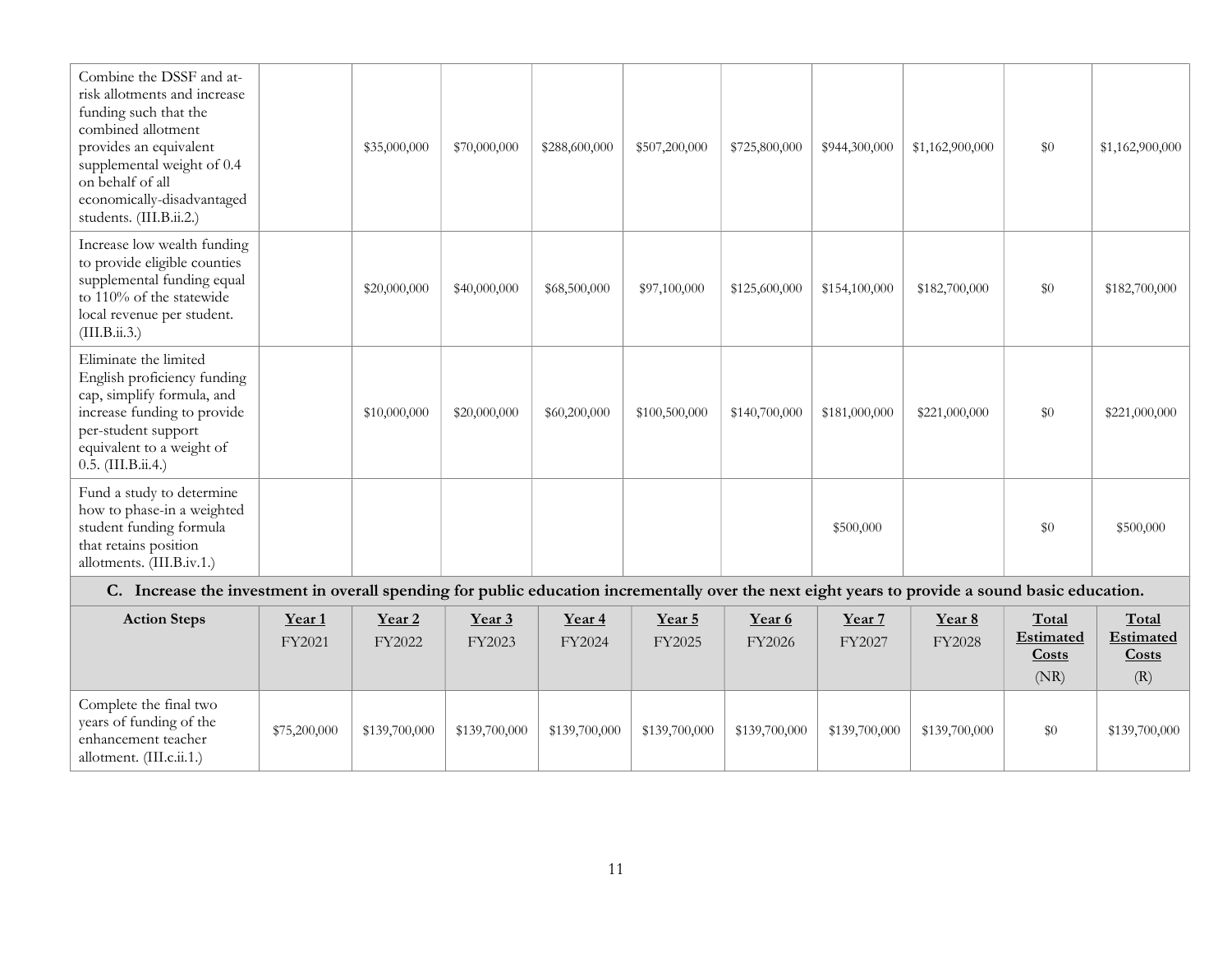| Increase professional<br>development funding to<br>provide districts with<br>adequate funding for<br>professional development<br>and mentoring. (III.C.iii.1.)                                       | \$10,000,000 | \$20,000,000 | \$47,200,000 | \$74,400,000  | \$101,600,000 | \$128,900,000 | \$156,100,000 | \$0   | \$156,100,000 |
|------------------------------------------------------------------------------------------------------------------------------------------------------------------------------------------------------|--------------|--------------|--------------|---------------|---------------|---------------|---------------|-------|---------------|
| Simplify teacher assistant<br>formula and increase<br>funding until funding will<br>provide approximately one<br>teacher assistant for every<br>27 K-3 students. (III.C.iii.2.)                      | \$20,000,000 | \$30,000,000 | \$67,500,000 | \$105,100,000 | \$142,600,000 | \$180,100,000 | \$217,700,000 | \$0   | \$217,700,000 |
| Increase funding for non-<br>instructional support to<br>reverse budget cuts that<br>have hampered districts'<br>abilities to provide all<br>students with a sound basic<br>education. (III.C.iv.1.) |              |              | \$16,100,000 | \$32,200,000  | \$48,300,000  | \$64,400,000  | \$80,500,000  | \$0   | \$80,500,000  |
| Increase funding for<br>classroom supplies until<br>combined funding for<br>supplies and textbooks<br>equals \$150 per student.<br>(III.C.iv.2.)                                                     |              |              | \$12,200,000 | \$24,500,000  | \$36,700,000  | \$49,000,000  | \$61,200,000  | $\$0$ | \$61,200,000  |
| Increase funding for<br>textbooks until combined<br>funding for supplies and<br>textbooks equals \$150 per<br>student. (III.C.iv.3.)                                                                 |              |              | \$12,600,000 | \$25,300,000  | \$37,900,000  | \$50,600,000  | \$63,200,000  | $\$0$ | \$63,240,687  |
| Increase allotted assistant<br>principal months of<br>employment to provide one<br>month of employment for<br>every 80 students.<br>(III.C.iv.4.)                                                    |              |              | \$6,200,000  | \$12,400,000  | \$18,600,000  | \$24,800,000  | \$31,000,000  | \$0   | \$31,000,000  |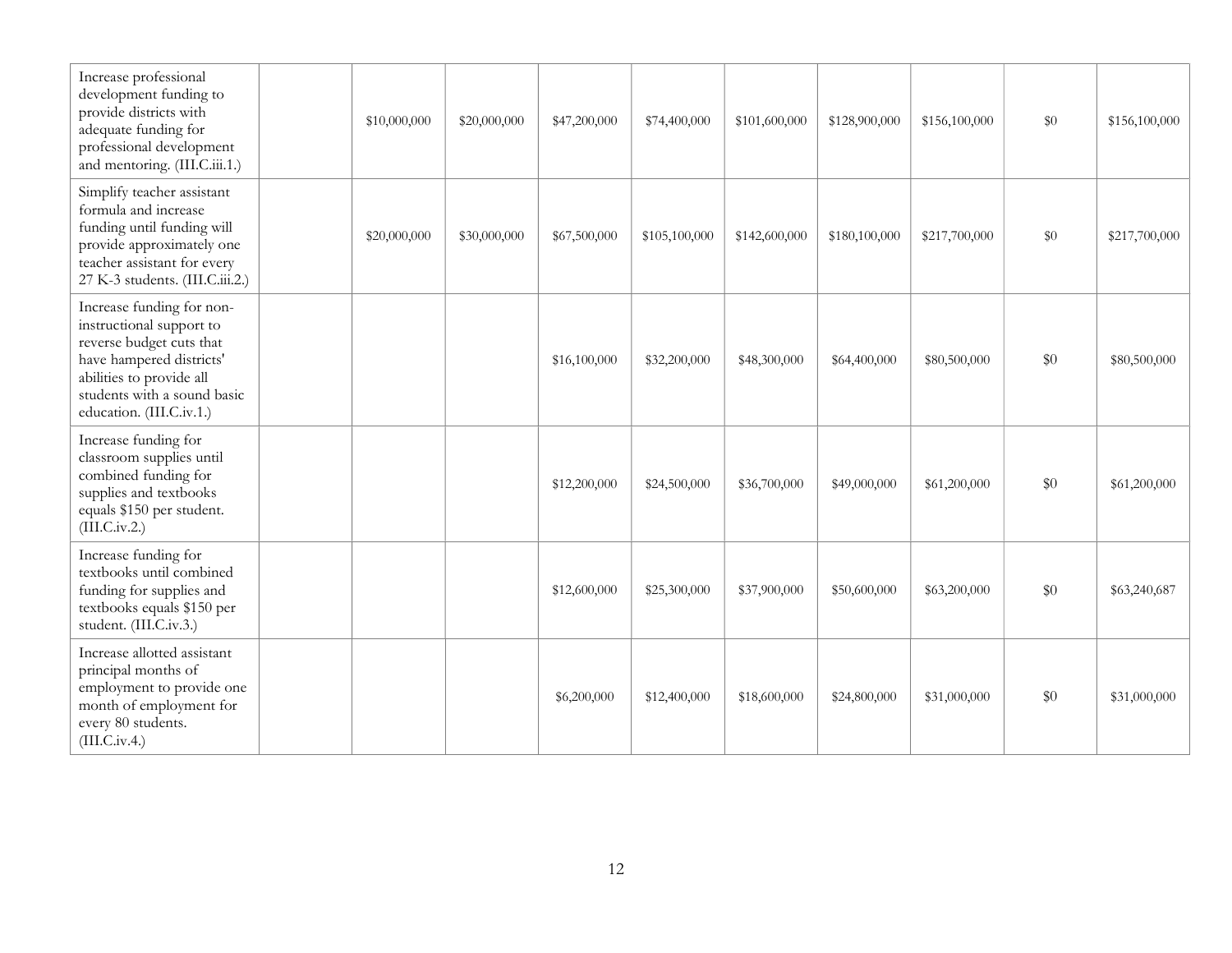| Increase funding for central<br>office staff to ensure<br>sufficient funding to<br>implement the reforms<br>necessary to provide all<br>students with a sound basic<br>education. (III.C.iv.5.)                                         |                  |                  |                  | \$11,700,000                                                                    | \$23,500,000     | \$35,200,000     | \$47,000,000     | \$58,700,000     | \$0                                 | \$58,700,000                       |
|-----------------------------------------------------------------------------------------------------------------------------------------------------------------------------------------------------------------------------------------|------------------|------------------|------------------|---------------------------------------------------------------------------------|------------------|------------------|------------------|------------------|-------------------------------------|------------------------------------|
| Issue a \$2 billion bond to<br>support school capital<br>needs. (III.C.iv.6.)                                                                                                                                                           |                  | N/A              | <b>TBD</b>       | <b>TBD</b>                                                                      | <b>TBD</b>       | TBD              | <b>TBD</b>       | <b>TBD</b>       | <b>TBD</b>                          | <b>TBD</b>                         |
| D. Scale up flexible funding for SISP to meet the academic, physical, and mental health needs of students and to ensure that schools are safe and<br>supportive learning environments.                                                  |                  |                  |                  |                                                                                 |                  |                  |                  |                  |                                     |                                    |
| <b>Action Steps</b>                                                                                                                                                                                                                     | Year 1<br>FY2021 | Year 2<br>FY2022 | Year 3<br>FY2023 | Year 4<br>FY2024                                                                | Year 5<br>FY2025 | Year 6<br>FY2026 | Year 7<br>FY2027 | Year 8<br>FY2028 | Total<br>Estimated<br>Costs<br>(NR) | Total<br>Estimated<br>Costs<br>(R) |
| Provide funding for SISP to<br>meet national guidelines.<br>(III.D.ii.1.)                                                                                                                                                               |                  | \$40,000,000     | \$80,000,000     | \$212,600,000                                                                   | \$345,300,000    | \$477,900,000    | \$610,600,000    | \$743,200,000    | \$0                                 | \$743,200,000                      |
| E. Increase educator compensation to make it competitive with educator compensation in other states in the region and with other career options<br>that require similar levels of preparation, certification, and levels of experience. |                  |                  |                  |                                                                                 |                  |                  |                  |                  |                                     |                                    |
| <b>Action Steps</b>                                                                                                                                                                                                                     | Year 1<br>FY2021 | Year 2<br>FY2022 | Year 3<br>FY2023 | Year 4<br>FY2024                                                                | Year 5<br>FY2025 | Year 6<br>FY2026 | Year 7<br>FY2027 | Year 8<br>FY2028 | Total<br>Estimated<br>Costs<br>(NR) | Total<br>Estimated<br>Costs<br>(R) |
| Conduct a North Carolina-<br>specific wage comparability<br>study to determine<br>competitive pay for<br>educators. (III.E.ii.1.)                                                                                                       |                  |                  |                  | Implementation timeline and cost estimates are included in the Teacher section. |                  |                  |                  |                  |                                     |                                    |
| Increase salaries for teachers<br>and instructional support<br>staff by 5 percent in FY<br>2022 and incrementally after<br>that based on study<br>findings. (III.E.ii.2.)                                                               |                  | \$232,200,000    | \$354,100,000    | TBD                                                                             | <b>TBD</b>       | <b>TBD</b>       | <b>TBD</b>       | <b>TBD</b>       | <b>TBD</b>                          | <b>TBD</b>                         |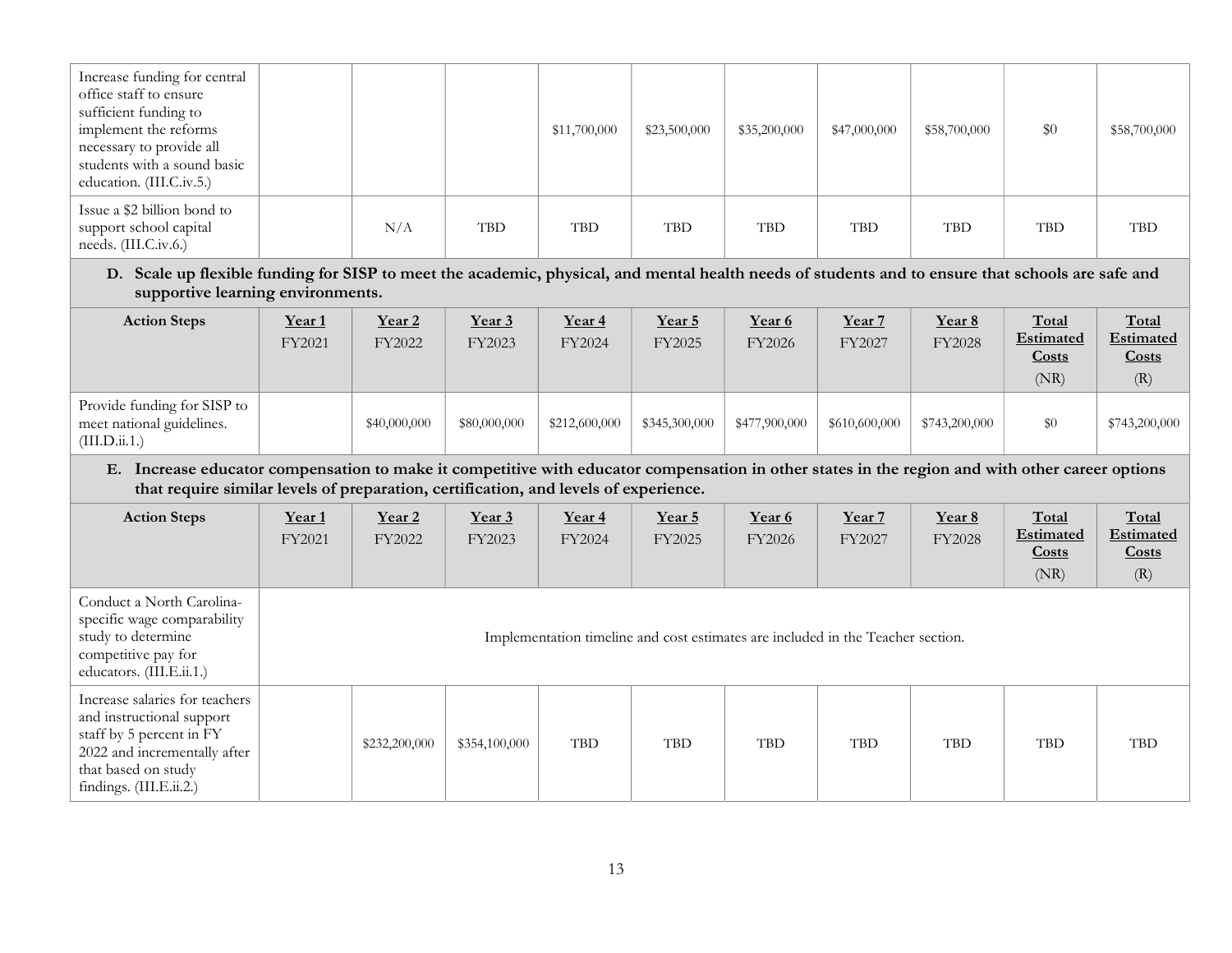| Increase principal and<br>assistant principal pay<br>consistent with teacher<br>salary increases. (III.E.ii.3.)                                                                              |                  | \$19,000,000     | \$29,700,000     | <b>TBD</b>       | <b>TBD</b>       | <b>TBD</b>       | <b>TBD</b>       | <b>TBD</b>       | <b>TBD</b>                                 | <b>TBD</b>                                |  |  |  |
|----------------------------------------------------------------------------------------------------------------------------------------------------------------------------------------------|------------------|------------------|------------------|------------------|------------------|------------------|------------------|------------------|--------------------------------------------|-------------------------------------------|--|--|--|
| F. Modify the school finance system to ensure future stability in funding for public education, including predictable, anticipated funding levels that<br>acknowledge external cost factors. |                  |                  |                  |                  |                  |                  |                  |                  |                                            |                                           |  |  |  |
| <b>Action Steps</b>                                                                                                                                                                          | Year 1<br>FY2021 | Year 2<br>FY2022 | Year 3<br>FY2023 | Year 4<br>FY2024 | Year 5<br>FY2025 | Year 6<br>FY2026 | Year 7<br>FY2027 | Year 8<br>FY2028 | Total<br><b>Estimated</b><br>Costs<br>(NR) | Total<br><b>Estimated</b><br>Costs<br>(R) |  |  |  |
| Establish mechanism for<br>continually updating state<br>funding amounts.<br>(III.F.ii.1.)                                                                                                   |                  |                  |                  | N/A              | N/A              | N/A              | N/A              | N/A              | N/A                                        | N/A                                       |  |  |  |
| Simplify position allotments<br>by combining the<br>enhancement teacher and<br>classroom teacher<br>allotments. (III.F.ii.2.)                                                                |                  |                  |                  | N/A              | N/A              | N/A              | N/A              | N/A              | N/A                                        | N/A                                       |  |  |  |
| Revise charter school<br>funding so that funding is<br>directly appropriated to<br>each charter school.<br>(III.F.ii.3.)                                                                     |                  |                  |                  | N/A              | N/A              | N/A              | N/A              | N/A              | N/A                                        | N/A                                       |  |  |  |
| Combine all dollar<br>allotments that are<br>distributed on a per-ADM<br>basis into a single allotment.<br>(III.F.ii.4.)                                                                     |                  |                  |                  | N/A              | N/A              | N/A              | N/A              | N/A              | N/A                                        | N/A                                       |  |  |  |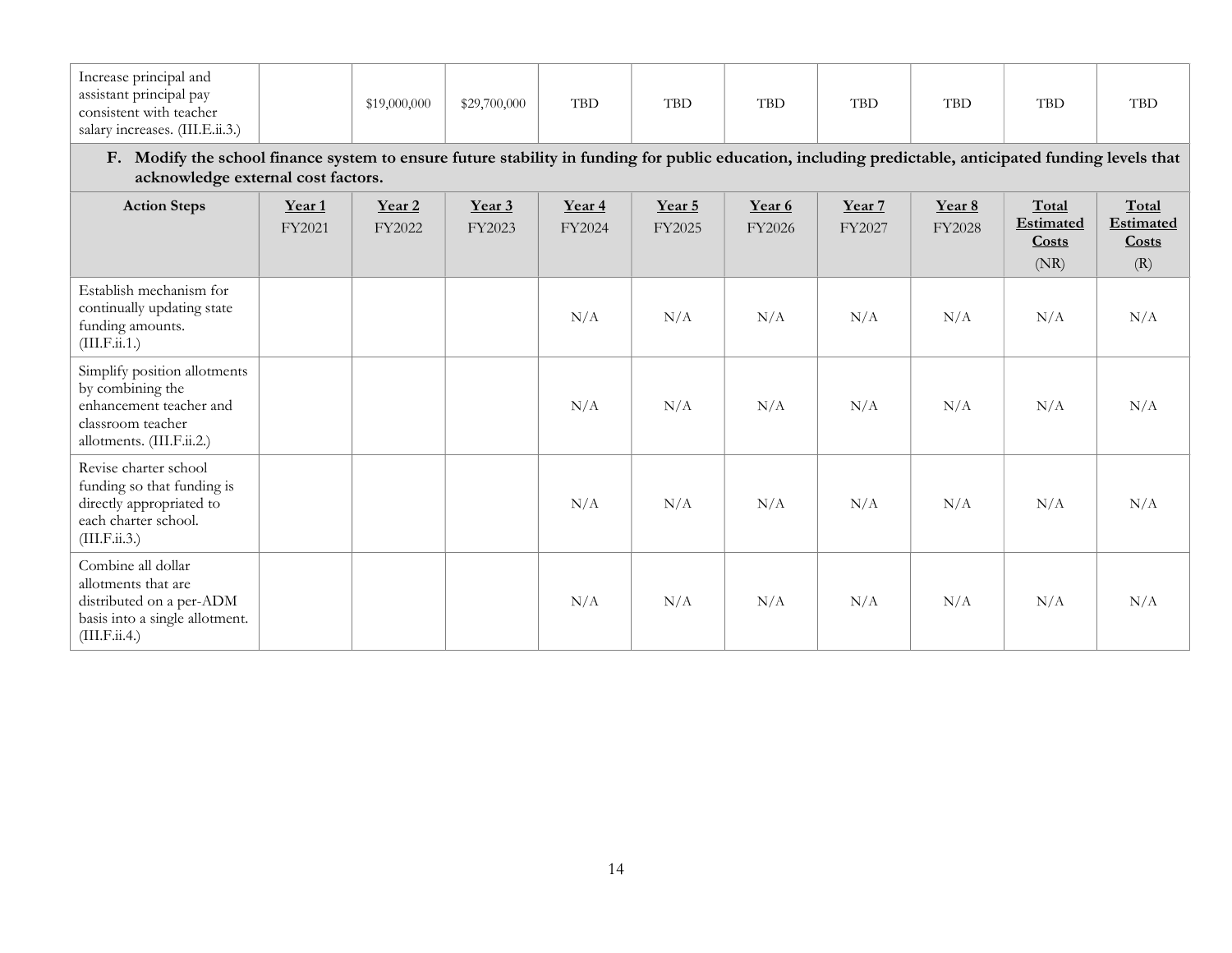# IV. An Assessment and Accountability System that Reliably Assesses Multiple Measures of Student Performance

| A. Establish a more instructionally-locused and student-centered assessment system.                                                                           |                  |                  |                  |                  |                  |                  |                  |                         |                                            |                                           |  |
|---------------------------------------------------------------------------------------------------------------------------------------------------------------|------------------|------------------|------------------|------------------|------------------|------------------|------------------|-------------------------|--------------------------------------------|-------------------------------------------|--|
| <b>Action Steps</b>                                                                                                                                           | Year 1<br>FY2021 | Year 2<br>FY2022 | Year 3<br>FY2023 | Year 4<br>FY2024 | Year 5<br>FY2025 | Year 6<br>FY2026 | Year 7<br>FY2027 | Year 8<br><b>FY2028</b> | Total<br><b>Estimated</b><br>Costs<br>(NR) | Total<br><b>Estimated</b><br>Costs<br>(R) |  |
| Expand the use of NC Check-Ins<br>in grades 3-8 to additional school<br>districts and schools. (IV.A.ii.1.)                                                   | \$0              | \$0              | \$0              | \$0              | \$0              | \$0              | \$0              | \$0                     | \$0                                        | \$0                                       |  |
| Better align the Kindergarten<br>Entry Assessment (KEA) with<br>birth through third grade and<br>rename the KEA the Early<br>Learning Inventory. (IV.A.ii.2.) | \$0              | \$0              | \$0              | \$0              | \$0              | \$0              | \$0              | \$0                     | \$0                                        | \$0                                       |  |

#### A. Establish a more instructionally-focused and student-centered assessment system.

#### B. Clarify alignment between the assessment system and the State's theory of action.

| <b>Action Steps</b>                                                                                                                                                                                                                                                                                                                            | Year 1<br>FY2021 | Year 2<br>FY2022 | Year 3<br>FY2023 | Year 4<br>FY2024 | Year 5<br>FY2025 | Year 6<br>FY2026 | Year 7<br>FY2027 | Year 8<br><b>FY2028</b> | Total<br><b>Estimated</b><br>Costs<br>(NR) | Total<br>Estimated<br>Costs<br>(R) |
|------------------------------------------------------------------------------------------------------------------------------------------------------------------------------------------------------------------------------------------------------------------------------------------------------------------------------------------------|------------------|------------------|------------------|------------------|------------------|------------------|------------------|-------------------------|--------------------------------------------|------------------------------------|
| Launch the Innovative<br>Assessment Demonstration pilot<br>approved by the US Department<br>of Education beginning in 16<br>districts and charters to improve<br>and personalize formative<br>assessment and to evaluate the<br>feasibility of utilizing through-<br>grade results to provide<br>summative assessment results.<br>(IV.B.ii.1.) |                  |                  | \$0              | \$0              | \$0              | \$0              | \$0              | \$0                     | \$0                                        | \$0                                |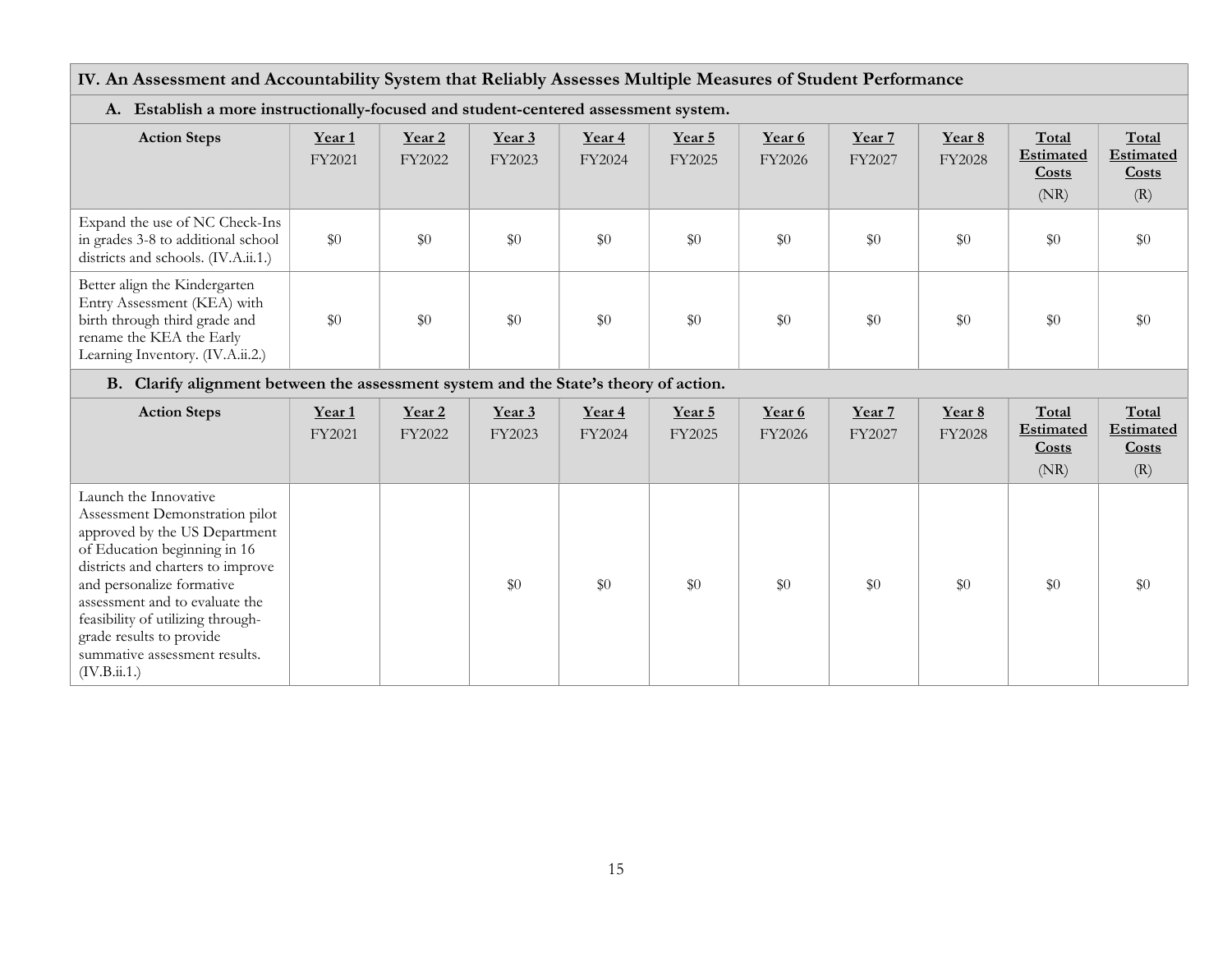| C. Improve coherence among curriculum, instruction, and assessment.                                                                                                                                                                    |                             |                             |                  |                  |                  |                  |                  |                  |                                     |                                    |  |  |
|----------------------------------------------------------------------------------------------------------------------------------------------------------------------------------------------------------------------------------------|-----------------------------|-----------------------------|------------------|------------------|------------------|------------------|------------------|------------------|-------------------------------------|------------------------------------|--|--|
| <b>Action Steps</b>                                                                                                                                                                                                                    | Year <sub>1</sub><br>FY2021 | Year <sub>2</sub><br>FY2022 | Year 3<br>FY2023 | Year 4<br>FY2024 | Year 5<br>FY2025 | Year 6<br>FY2026 | Year 7<br>FY2027 | Year 8<br>FY2028 | Total<br>Estimated<br>Costs<br>(NR) | Total<br>Estimated<br>Costs<br>(R) |  |  |
| Evaluate the curricular materials<br>selected by school districts and<br>report on the degree of<br>alignment with State-adopted<br>content standards. (IV.C.ii.1.)                                                                    |                             |                             | \$0              | \$0              | \$0              | \$0              | \$0              | \$0              | $\$0$                               | \$0                                |  |  |
| D. Amend the current accountability system to include measures of progress toward providing all students with access to a sound basic education.                                                                                       |                             |                             |                  |                  |                  |                  |                  |                  |                                     |                                    |  |  |
| <b>Action Steps</b>                                                                                                                                                                                                                    | Year <sub>1</sub><br>FY2021 | Year <sub>2</sub><br>FY2022 | Year 3<br>FY2023 | Year 4<br>FY2024 | Year 5<br>FY2025 | Year 6<br>FY2026 | Year 7<br>FY2027 | Year 8<br>FY2028 | Total<br>Estimated<br>Costs<br>(NR) | Total<br>Estimated<br>Costs<br>(R) |  |  |
| Adopt a coherent and singular<br>definition of proficiency, aligning<br>grade level expectations and<br>college- and career-ready<br>expectations. (IV.D.ii.1.)                                                                        |                             | \$0                         | \$0              | \$0              | \$0              | $\$0$            | \$0              | \$0              | $\$0$                               | \$0                                |  |  |
| Revise the NC General Statutes<br>and the State's Every Student<br>Succeeds Act (ESSA) plan to<br>adjust the weighting between<br>student proficiency and student<br>growth in the State's School<br>Performance Grades. (IV.D.iii.1.) |                             |                             | \$0              | \$0              | \$0              | \$0              | \$0              | \$0              | $\$0$                               | \$0                                |  |  |
| Include in the State's<br>accountability system additional<br>measures of progress toward<br>meeting the Leandro tenets.<br>(IV.D.iii.2.)                                                                                              |                             |                             | \$0              | \$0              | \$0              | \$0              | \$0              | $\$0$            | $\$0$                               | \$0                                |  |  |
| Implement a system for<br>evaluating instructional quality,<br>rigor, and equity at the school-<br>level to provide feedback and<br>support to schools and districts.<br>(IV.D.iii.3.)                                                 |                             |                             | \$0              | \$0              | \$0              | \$0              | \$0              | \$0              | $\$0$                               | \$0                                |  |  |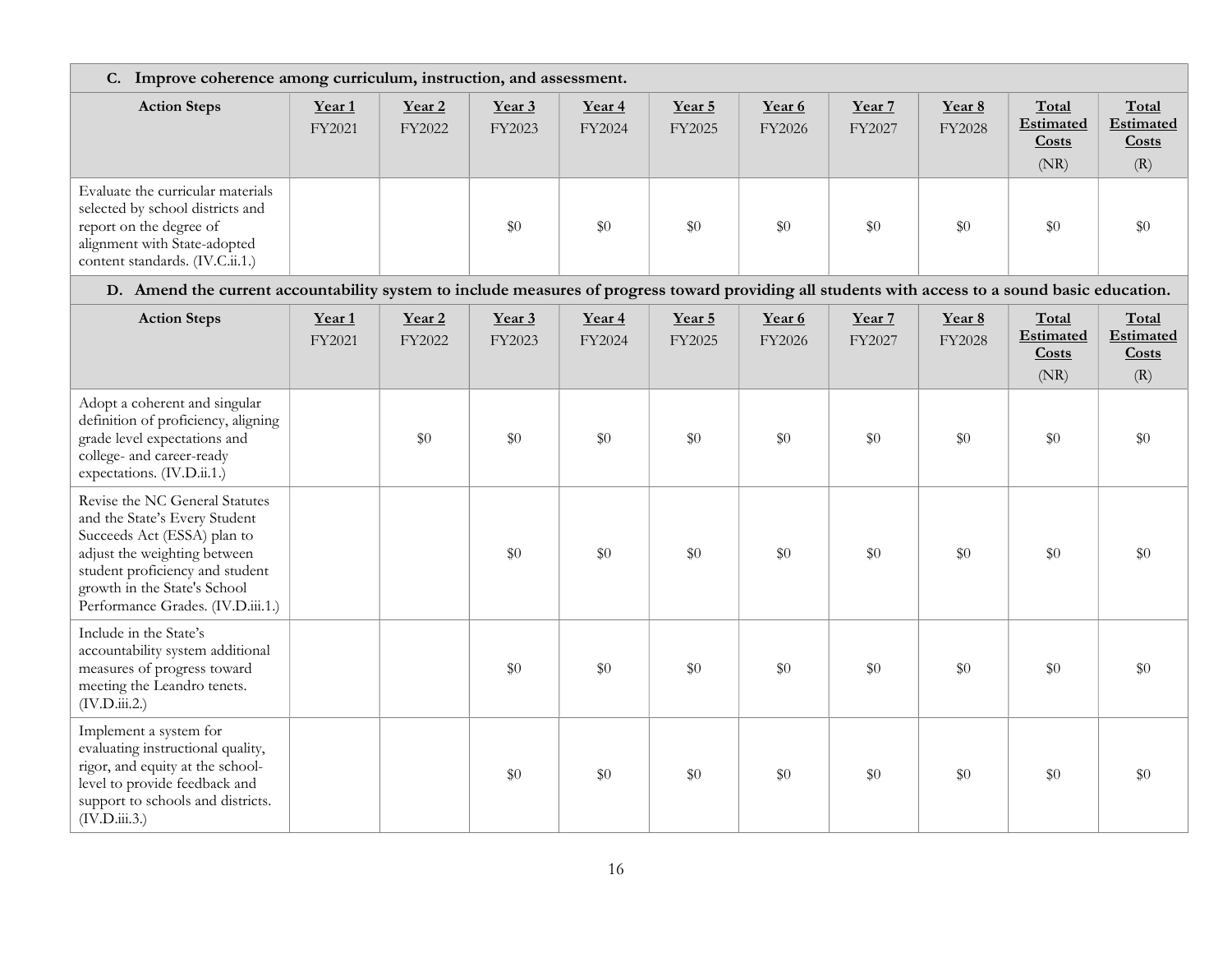| E. Use the data provided in the North Carolina Dashboard and School Report Cards to identify appropriate evidence-based interventions and |
|-------------------------------------------------------------------------------------------------------------------------------------------|
| supports.                                                                                                                                 |

| <b>Action Steps</b>                                                                                                                                                                                                                                                                                                                                                      | Year <sub>1</sub><br>FY2021 | Year <sub>2</sub><br>FY2022 | Year 3<br>FY2023 | Year <sub>4</sub><br>FY2024 | Year 5<br>FY2025 | Year 6<br>FY2026 | Year 7<br>FY2027 | Year 8<br>FY2028 | Total<br><b>Estimated</b><br>Costs<br>(NR) | Total<br>Estimated<br>Costs<br>(R) |
|--------------------------------------------------------------------------------------------------------------------------------------------------------------------------------------------------------------------------------------------------------------------------------------------------------------------------------------------------------------------------|-----------------------------|-----------------------------|------------------|-----------------------------|------------------|------------------|------------------|------------------|--------------------------------------------|------------------------------------|
| Develop and implement a plan<br>for including on annual school<br>report cards school-level<br>information on the<br>race/ethnicity, socioeconomic<br>status, and other demographic<br>information on all students, staff,<br>students identified for<br>exceptional children services,<br>students participating in<br>advanced learning opportunities.<br>(IV.E.ii.1.) |                             | $\$0$                       | $\$0$            | $\$0$                       | $\$0$            | $\$0$            | \$0              | \$0              | \$0                                        | $\$0$                              |
| Provide training and support on<br>the use of data from the NC<br>Dashboard, the accountability<br>system, and school and district<br>data to guide planning, budget,<br>instructional decisions, and<br>improvement efforts. (IV.E.ii.2.)                                                                                                                               |                             | $\$0$                       | \$0              | \$0                         | \$0              | \$0              | \$0              | \$0              | \$0                                        | \$0                                |
| Amend the NC Dashboard to<br>provide data on State, district,<br>and school performance and<br>growth on a comprehensive set<br>of measures that indicate<br>progress toward meeting the<br>Leandro requirements and is<br>inclusive of the reporting<br>requirements under ESSA.<br>(IV.E.ii.3.)                                                                        |                             | $\$0$                       | \$0              | \$0                         | \$0              | \$0              | \$0              | \$0              | \$0                                        | \$0                                |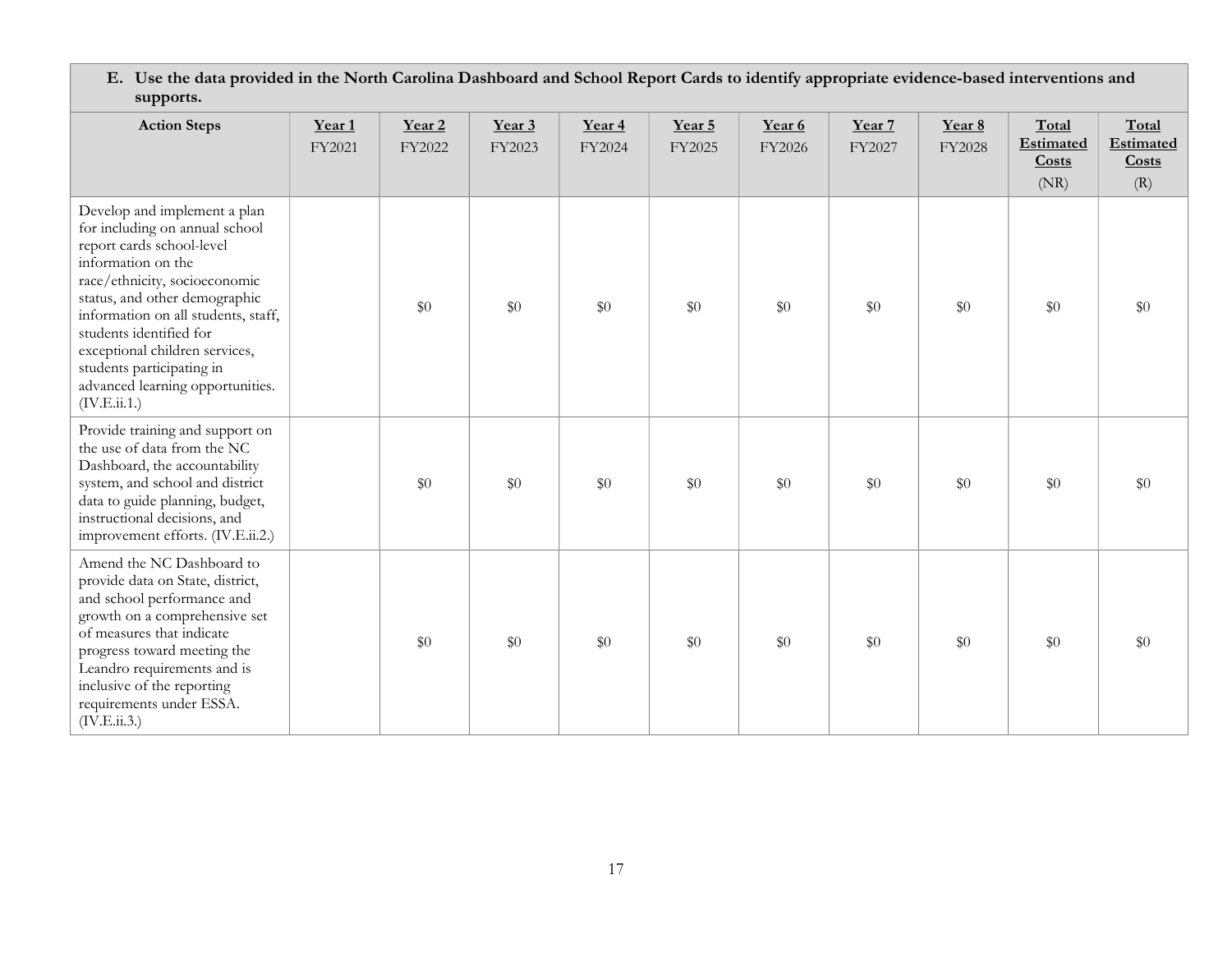| V. An Assistance and Turnaround Function that Provides Necessary Support to Low-Performing Schools and Districts                                                                                                                              |                  |                             |                  |                  |                  |                  |                  |                  |                                     |                                    |  |
|-----------------------------------------------------------------------------------------------------------------------------------------------------------------------------------------------------------------------------------------------|------------------|-----------------------------|------------------|------------------|------------------|------------------|------------------|------------------|-------------------------------------|------------------------------------|--|
| A. Develop the State's capacity to fully support the improvement of its lowest performing schools and districts.                                                                                                                              |                  |                             |                  |                  |                  |                  |                  |                  |                                     |                                    |  |
| <b>Action Steps</b>                                                                                                                                                                                                                           | Year 1<br>FY2021 | Year <sub>2</sub><br>FY2022 | Year 3<br>FY2023 | Year 4<br>FY2024 | Year 5<br>FY2025 | Year 6<br>FY2026 | Year 7<br>FY2027 | Year 8<br>FY2028 | Total<br>Estimated<br>Costs<br>(NR) | Total<br>Estimated<br>Costs<br>(R) |  |
| Implement the NC State Board<br>of Education's regional support<br>model to support the<br>improvement of low performing<br>and high poverty<br>schools.(V.A.ii.1.)                                                                           | \$0              | \$0                         |                  |                  |                  |                  |                  |                  | \$0                                 | \$0                                |  |
| Develop the NC State Board of<br>Education's District and<br>Regional Support model to<br>provide direct and<br>comprehensive assistance for the<br>improvement of low performing<br>and high poverty schools and<br>districts (V.A.ii.2.)    | \$0              |                             |                  |                  |                  |                  |                  |                  |                                     |                                    |  |
| Implement the NC State Board<br>of Education's District and<br>Regional Support model to<br>provide direct and<br>comprehensive assistance for the<br>improvement of low performing<br>and high poverty schools and<br>districts (V.A.iii.1.) |                  | \$10,000,000                | \$19,000,000     | \$19,000,000     | \$19,000,000     | \$19,000,000     | \$19,000,000     | \$19,000,000     | \$0                                 | \$19,000,000                       |  |
| B. Provide statewide and/or regional support to help schools and districts select high quality standards-aligned, culturally-responsive core<br>curriculum resources and to prepare teachers to use those resources effectively.              |                  |                             |                  |                  |                  |                  |                  |                  |                                     |                                    |  |
| <b>Action Steps</b>                                                                                                                                                                                                                           | Year 1<br>FY2021 | Year 2<br>FY2022            | Year 3<br>FY2023 | Year 4<br>FY2024 | Year 5<br>FY2025 | Year 6<br>FY2026 | Year 7<br>FY2027 | Year 8<br>FY2028 | Total<br>Estimated<br>Costs<br>(NR) | Total<br>Estimated<br>Costs<br>(R) |  |
| Review, update, and strengthen<br>the state-level process for                                                                                                                                                                                 |                  | $NT / \Lambda$              | <b>TDD</b>       | <b>TDD</b>       | <b>TDD</b>       | <b>TDD</b>       | <b>TDD</b>       | <b>TDD</b>       | <b>TDD</b>                          | TDD                                |  |

| <b>Action Steps</b>                                                                                                             | Year <sub>1</sub><br>FY2021 | Year 2<br>FY2022 | Year 3<br>FY2023 | Year 4<br>FY2024 | Year 5<br>FY2025 | Year 6<br>FY2026 | Year 7<br>FY2027 | Year 8<br>FY2028 | Total<br>Estimated<br>Costs<br>(NR) | Total<br>Estimated<br>Costs<br>(R) |
|---------------------------------------------------------------------------------------------------------------------------------|-----------------------------|------------------|------------------|------------------|------------------|------------------|------------------|------------------|-------------------------------------|------------------------------------|
| Review, update, and strengthen<br>the state-level process for<br>reviewing and adopting core<br>curriculum resources (V.B.ii.1) |                             | N/A              | <b>TBD</b>       | <b>TBD</b>       | <b>TBD</b>       | <b>TBD</b>       | <b>TBD</b>       | <b>TBD</b>       | <b>TBD</b>                          | <b>TBD</b>                         |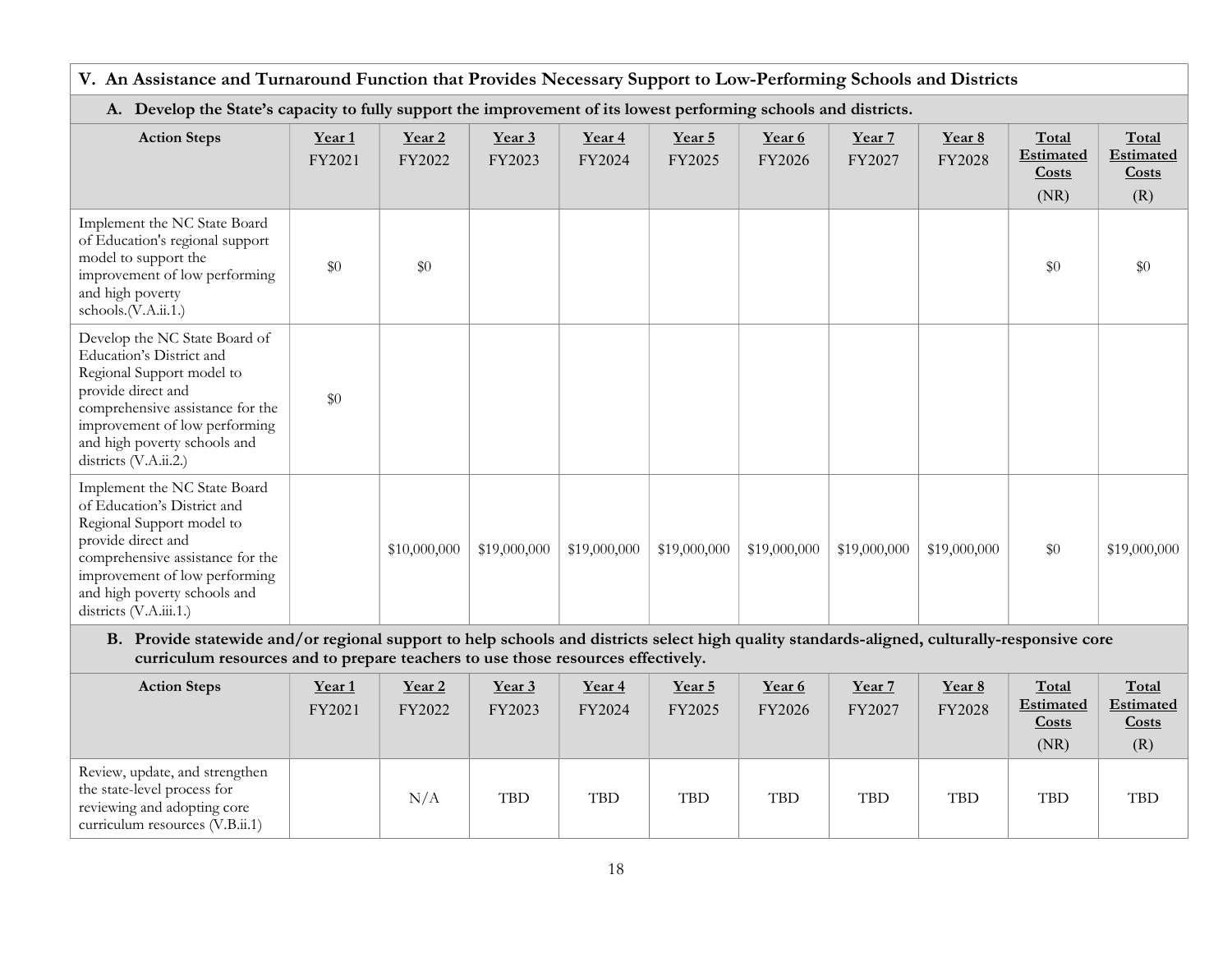C. Provide resources, opportunities, and supports for low performing and high poverty schools to address out of school barriers to learning using a community schools or other evidence-based approach.

| <b>Action Steps</b>                                                                                                                                                                          | Year 1<br>FY2021 | Year 2<br>FY2022 | Year 3<br>FY2023 | Year 4<br>FY2024 | Year 5<br>FY2025 | Year 6<br>FY2026 | Year 7<br>FY2027 | Year 8<br>FY2028 | Total<br><b>Estimated</b><br>Costs<br>(NR) | Total<br>Estimated<br>Costs<br>(R) |
|----------------------------------------------------------------------------------------------------------------------------------------------------------------------------------------------|------------------|------------------|------------------|------------------|------------------|------------------|------------------|------------------|--------------------------------------------|------------------------------------|
| Provide resources and support to<br>high poverty schools to adopt a<br>community schools or other<br>evidence-based model to address<br>out of school barriers (V.C.ii.1)                    |                  | \$1,500,000      | \$6,000,000      | \$44,866,904     | \$58,763,733     | \$58,763,733     | \$65,513,621     | \$65,513,621     | \$0                                        | \$65,513,621                       |
| Develop a plan to maximize the<br>use of the federal CEP funding<br>and provide state funding to<br>ensure all schools and districts<br>can offer free meals to all<br>students. (V.C.ii.2.) |                  | \$0              |                  |                  |                  |                  |                  |                  | \$0                                        | \$0                                |
| Provide funding to cover the<br>reduced-price lunch co-pays for<br>all students who qualify for<br>reduced-price meals so that those<br>students would receive free<br>lunches. (V.C.iii.1.) |                  |                  | \$3,900,000      | \$3,900,000      | \$3,900,000      | \$3,900,000      | \$3,900,000      | \$3,900,000      | \$0                                        | \$3,900,000                        |
| Implement plan to maximize the<br>use of the federal CEP funding<br>and provide state funding to<br>ensure all schools and districts<br>can offer free meals to all<br>students. (V.C.iv.1.) |                  |                  |                  | <b>TBD</b>       | <b>TBD</b>       | <b>TBD</b>       | <b>TBD</b>       | <b>TBD</b>       | <b>TBD</b>                                 | <b>TBD</b>                         |

D. Extend the supports already available to schools to help them further implement a Multi-Tiered System of Support (MTSS) framework, a school improvement plan, and NC Check-In approaches.

| <b>Action Steps</b>                                                                                                                 | Year <sub>1</sub><br>FY2021 | Year 2<br>FY2022 | Year 3<br>FY2023 | Year 4<br>FY2024 | Year 5<br>FY2025 | Year 6<br>FY2026 | Year 7<br>FY2027 | Year 8<br>FY2028 | Total<br><b>Estimated</b><br>Costs<br>(NR) | Total<br><b>Estimated</b><br>Costs<br>(R) |
|-------------------------------------------------------------------------------------------------------------------------------------|-----------------------------|------------------|------------------|------------------|------------------|------------------|------------------|------------------|--------------------------------------------|-------------------------------------------|
| Provide support to schools and<br>districts to implement evidence-<br>based approaches to instructional<br>improvement $(V.D.ii.1)$ |                             | $\$0$            | $\$0$            | $\$0$            | \$0              | \$0              | \$0              | \$0              | \$0                                        | \$0                                       |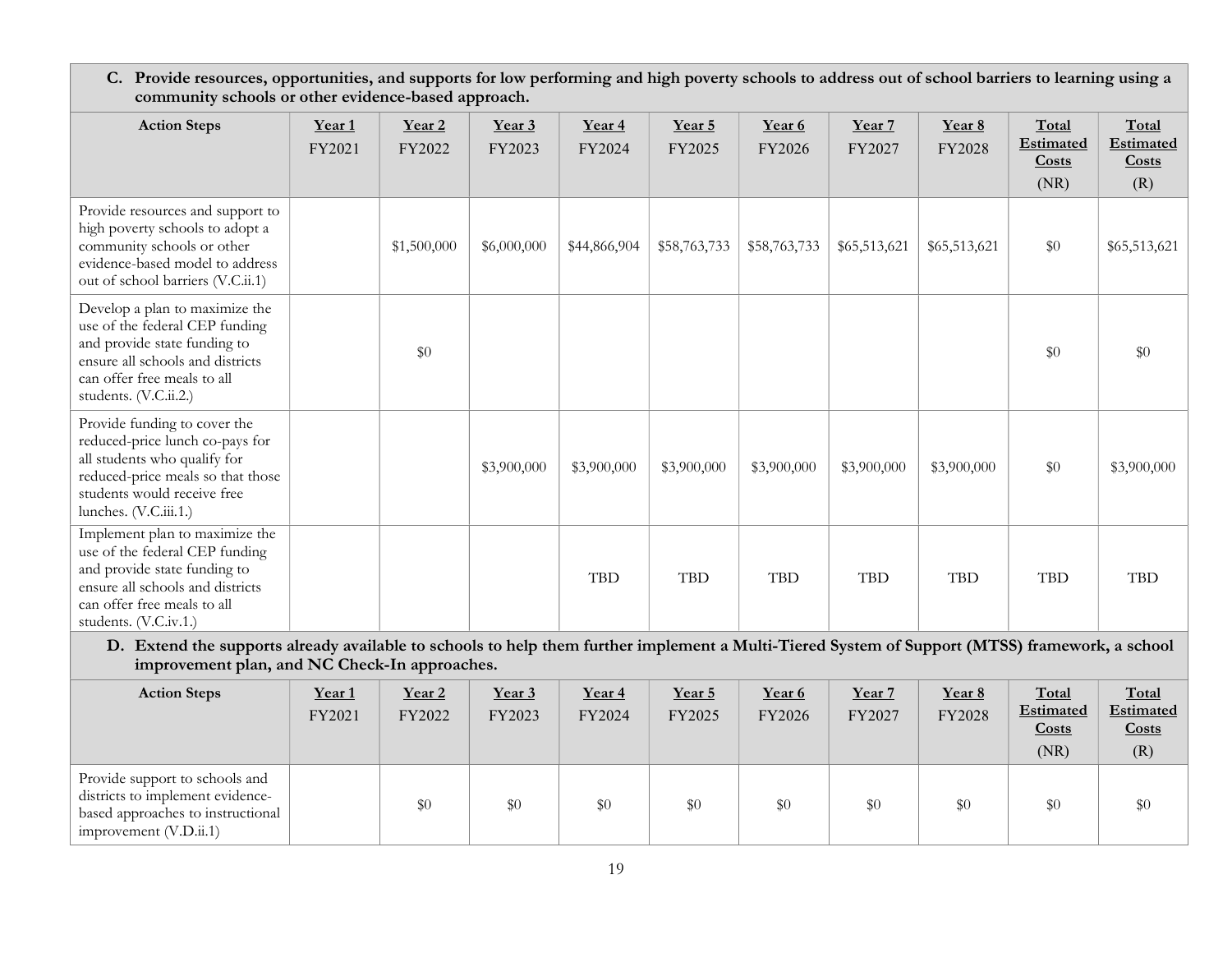# VI. A System of Early Education that Provides Access to High-Quality Prekindergarten and Other Early Childhood Learning Opportunities

#### A. Expand the NC Pre-K program to make high-quality, full year services available to all eligible four-year-old children and enroll at least 75 percent of eligible four-year-old children in each county.

| <b>Action Steps</b>                                                             | Year <sub>1</sub><br>FY2021 | Year 2<br>FY2022 | Year 3<br>FY2023 | Year <sub>4</sub><br>FY2024 | Year 5<br>FY2025 | Year 6<br>FY2026 | Year 7<br>FY2027 | Year 8<br><b>FY2028</b> | Total<br><b>Estimated</b><br>Costs<br>(NR) | Total<br><b>Estimated</b><br>Costs<br>(R) |
|---------------------------------------------------------------------------------|-----------------------------|------------------|------------------|-----------------------------|------------------|------------------|------------------|-------------------------|--------------------------------------------|-------------------------------------------|
| Expand NC Pre-K through<br>incremental rate and slot<br>increases. (VI.A.ii.1.) |                             | \$26,500,000     | \$45,400,000     | \$120,500,000               | \$195,600,000    | \$270,800,000    | \$345,900,000    | \$421,000,000           | \$0                                        | \$421,000,000                             |
| Increase state-level staffing.<br>(VI.A.i.v.1.)                                 |                             |                  |                  | \$300,000                   | \$300,000        | \$300,000        | \$300,000        | \$300,000               | \$0                                        | \$300,000                                 |
| Implement policy for teacher<br>licensure and pay. (VI.A.vi.1.)                 |                             |                  |                  |                             |                  |                  | N/A              | N/A                     | \$0                                        | \$0                                       |
| Implement strategies to<br>ensure equity of access.<br>(VI.A.iii.1.)            |                             |                  | $\$0$            | \$0                         | $\$0$            | \$0              | \$0              | $\$0$                   | $\$0$                                      | $\$0$                                     |
| Continue an ongoing annual<br>evaluation. (VI.A.ii.2.)                          |                             | $\$0$            | $\$0$            | \$0                         | \$0              | \$0              | $\$0$            | $\$0$                   | \$0                                        | \$0                                       |
| Conduct a feasibility study<br>for new funding model.<br>(VI.A.iii.2.)          |                             |                  | $\$0$            | \$0                         | \$0              | \$0              | \$0              | $\$0$                   | \$0                                        | $\$0$                                     |
| Conduct a transportation<br>study. (VI.A.iii.3.)                                |                             |                  | \$0              | \$0                         | \$0              | \$0              | \$0              | $\$0$                   | \$0                                        | $\$0$                                     |
| Provide transportation for all<br>NC Pre-K enrollees.<br>(VI.A.v.1.)            |                             |                  |                  |                             | \$16,100,000     | \$32,300,000     | \$48,400,000     | \$64,600,000            | \$0                                        | \$64,600,000                              |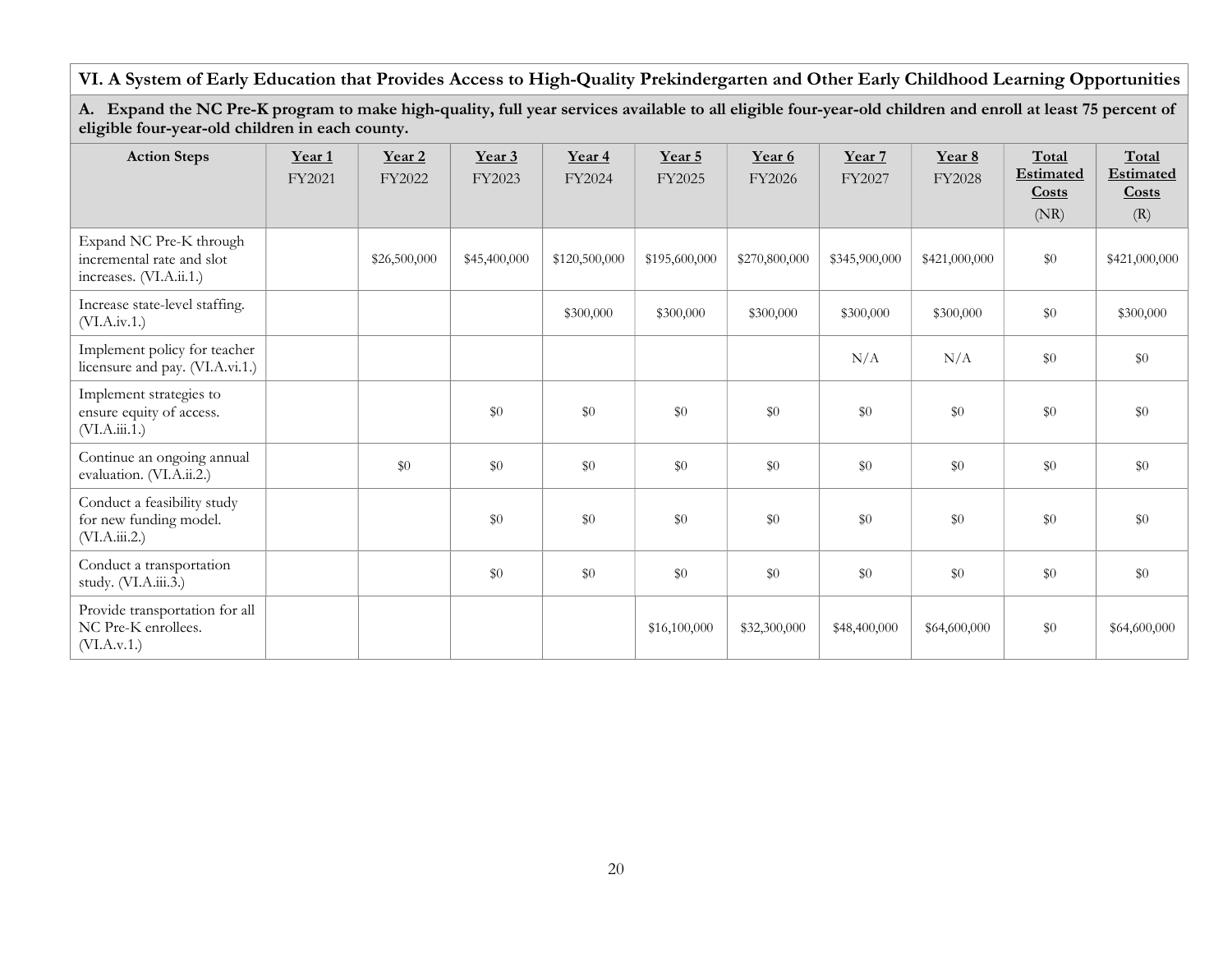| B. Increase high-quality early learning opportunities for children from birth.                                                                      |                             |                             |                  |                  |                  |                  |                  |                  |                                            |                                           |  |  |
|-----------------------------------------------------------------------------------------------------------------------------------------------------|-----------------------------|-----------------------------|------------------|------------------|------------------|------------------|------------------|------------------|--------------------------------------------|-------------------------------------------|--|--|
| <b>Action Steps</b>                                                                                                                                 | Year <sub>1</sub><br>FY2021 | Year <sub>2</sub><br>FY2022 | Year 3<br>FY2023 | Year 4<br>FY2024 | Year 5<br>FY2025 | Year 6<br>FY2026 | Year 7<br>FY2027 | Year 8<br>FY2028 | Total<br>Estimated<br><b>Costs</b><br>(NR) | Total<br><b>Estimated</b><br>Costs<br>(R) |  |  |
| Implement a feasibility study<br>for a state model for early<br>learning programs for eligible<br>children birth through age<br>three. (VI.B.ii.1.) | \$0                         | $\$0$                       |                  |                  |                  |                  |                  |                  | \$0                                        | \$0                                       |  |  |
| Conduct a pilot of the state<br>model for early learning<br>programs for eligible children<br>birth through age three.<br>(VI.B.v.1.)               |                             |                             |                  | \$24,300,000     | \$20,000,000     | \$43,900,000     | \$40,000,000     | \$75,200,000     | \$0                                        | \$75,200,000                              |  |  |
| Conduct an evaluation of the<br>pilot. (VI.B.v.2.)                                                                                                  |                             |                             |                  | \$250,000        | \$250,000        | \$250,000        | \$250,000        | \$250,000        | \$1,250,000                                | \$0                                       |  |  |
| Implement a child care<br>subsidy study. (VI.B.ii.2.)                                                                                               | \$0                         | \$0                         |                  |                  |                  |                  |                  |                  | \$0                                        | \$0                                       |  |  |
| Implement child care subsidy<br>improvements and increase<br>funding. (VI.B.iv.1.)                                                                  |                             | \$10,000,000                | \$10,000,000     | <b>TBD</b>       | <b>TBD</b>       | <b>TBD</b>       | <b>TBD</b>       | <b>TBD</b>       | $\operatorname{TBD}$                       | <b>TBD</b>                                |  |  |
| Implement a pilot of Family<br>Connects universal home<br>visiting model (VI.B.iii.1.)                                                              |                             | $\$0$                       | \$0              |                  |                  |                  |                  |                  | \$0                                        | \$0                                       |  |  |
| <b>Expand the Family Connects</b><br>universal home visiting<br>model (VI.B.v.3.)                                                                   |                             |                             |                  | \$26,200,000     | \$52,400,000     | \$78,700,000     | \$78,700,000     | \$78,700,000     | \$0                                        | \$78,700,000                              |  |  |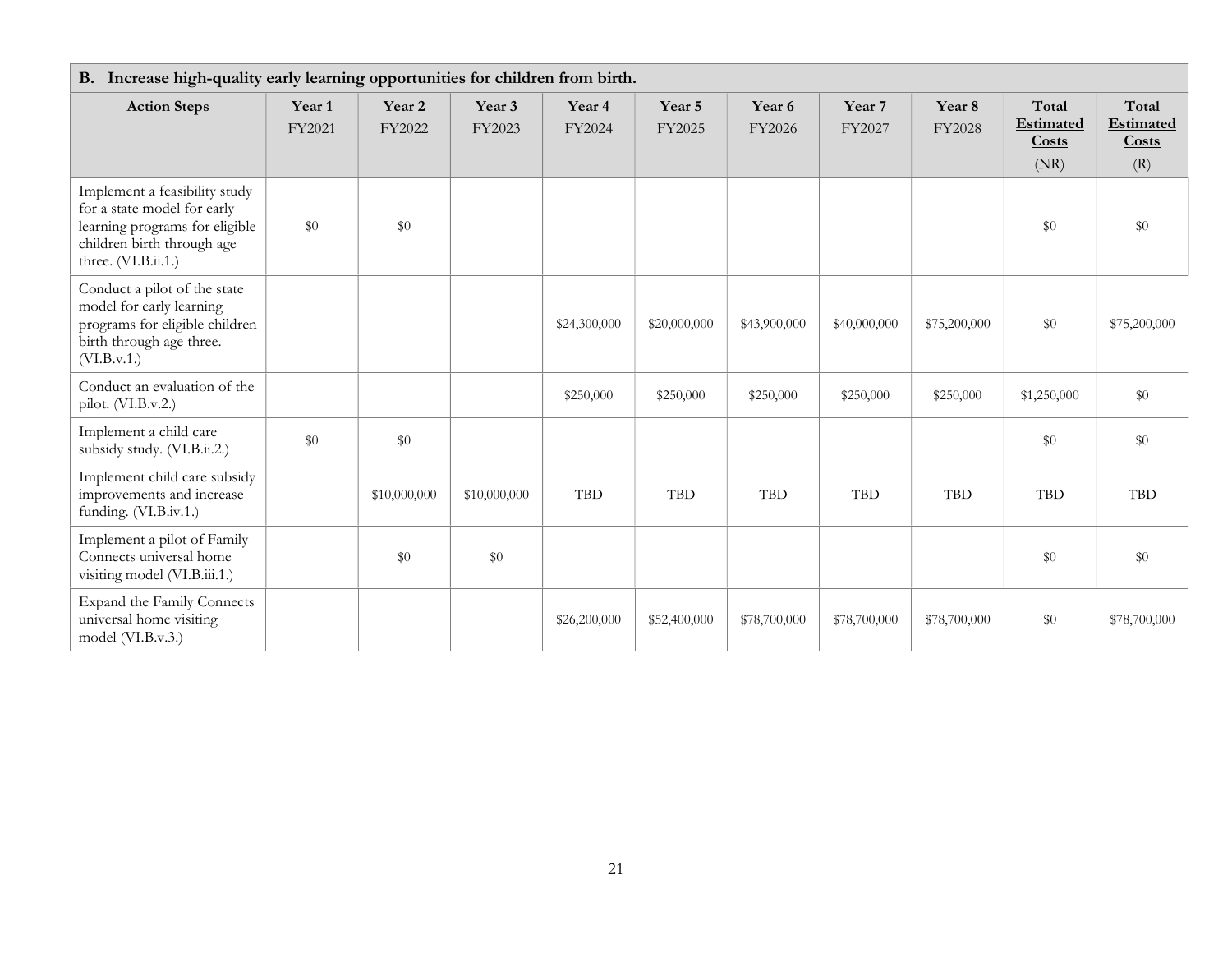C. Expand and improve access to individualized early intervention services and support to families with eligible children birth to age three and include at-risk children in North Carolina's definition of eligibility for the Part C Individuals with Disabilities Education Act (NC Infant Toddler Program).

| <b>Action Steps</b>                                                                                                                                                                            | Year <sub>1</sub><br>FY2021 | Year <sub>2</sub><br>FY2022 | Year 3<br>FY2023 | Year 4<br>FY2024 | Year 5<br>FY2025 | Year 6<br>FY2026 | Year 7<br>FY2027 | Year 8<br>FY2028 | Total<br>Estimated<br>Costs<br>(NR) | Total<br>Estimated<br>Costs<br>(R) |
|------------------------------------------------------------------------------------------------------------------------------------------------------------------------------------------------|-----------------------------|-----------------------------|------------------|------------------|------------------|------------------|------------------|------------------|-------------------------------------|------------------------------------|
| Provide funding for staffing,<br>interpreter services, a<br>centralized provider network<br>system, professional<br>development, and addressing<br>salary inequities. (VI.C.ii.1.)             |                             | \$7,700,000                 | \$10,000,000     | \$15,000,000     | \$20,000,000     | \$20,000,000     | \$20,000,000     | \$20,000,000     | $\$0$                               | \$20,000,000                       |
| Conduct a cost study for<br>expanding eligibility.<br>(VI.C.ii.2.)                                                                                                                             |                             | \$150,000                   |                  |                  |                  |                  |                  |                  | \$150,000                           | \$0                                |
| Conduct infrastructure<br>readiness assessment for<br>expanding eligibility.<br>(VI.C.ii.3.)                                                                                                   |                             | \$100,000                   |                  |                  |                  |                  |                  |                  | \$100,000                           | \$0                                |
| Solicit stakeholder feedback<br>for expanding enrollment.<br>(VI.C.iii.1.)                                                                                                                     |                             |                             | $\$0$            | \$0              | $\$0$            | \$0              | $\$0$            | $\$0$            | $\$0$                               | \$0                                |
| Work with the US DOE to<br>change eligibility criteria.<br>(VI.C.iii.2.)                                                                                                                       |                             |                             | $\$0$            | \$0              | \$0              | \$0              | \$0              | $\$0$            | $\$0$                               | $\$0$                              |
| Provide professional<br>development. (VI.C.ii.4.)                                                                                                                                              |                             | \$250,000                   | \$250,000        | \$250,000        | \$300,000        | \$350,000        | \$400,000        | \$450,000        | \$0                                 | \$450,000                          |
| Scale up early intervention<br>services for children birth to<br>age three who meet<br>expanded eligibility criteria<br>estimating an additional<br>10,000 children per year.<br>(VI.C.i.v.1.) |                             |                             |                  |                  | \$54,200,000     | \$108,300,000    | \$162,500,000    | \$216,700,000    | $\$0$                               | \$216,700,000                      |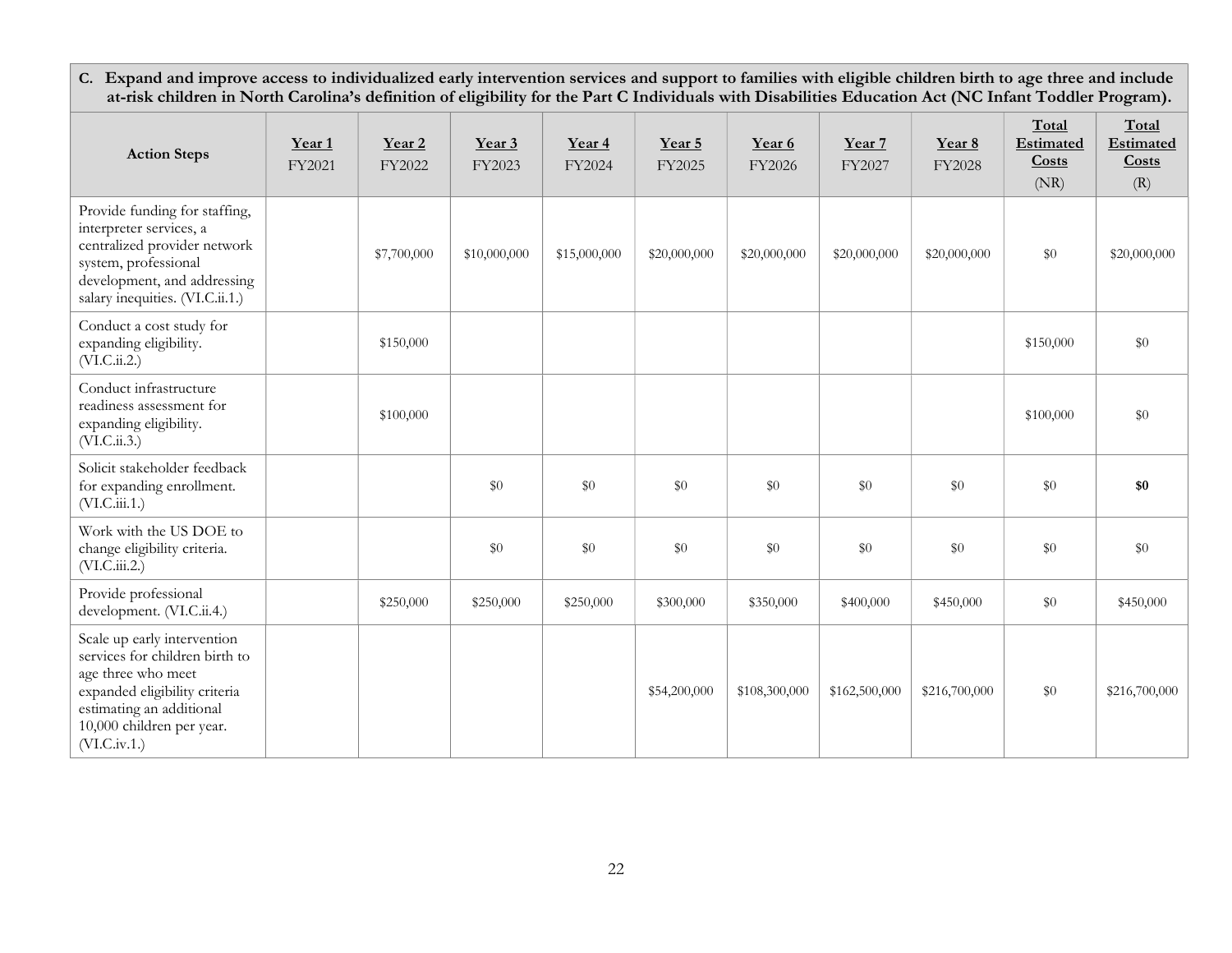D. Incrementally scale up the Smart Start program to increase quality, access, and support for all children birth to age five and families, especially those in under resourced communities.

| <b>Action Steps</b>                                                                                      | Year <sub>1</sub><br>FY2021 | Year <sub>2</sub><br>FY2022 | Year 3<br>FY2023 | Year 4<br>FY2024            | Year 5<br>FY2025 | Year 6<br>FY2026 | Year 7<br>FY2027 | Year 8<br>FY2028 | Total<br>Estimated<br>Costs<br>(NR) | Total<br>Estimated<br>Costs<br>(R)        |  |
|----------------------------------------------------------------------------------------------------------|-----------------------------|-----------------------------|------------------|-----------------------------|------------------|------------------|------------------|------------------|-------------------------------------|-------------------------------------------|--|
| Incrementally increase<br>funding annually. (VI.D.ii.1.)                                                 |                             | \$20,000,000                | \$20,000,000     | \$122,400,000               | \$224,800,000    | \$327,200,000    | \$429,600,000    | \$532,000,000    | \$0                                 | \$532,000,000                             |  |
| Revise Smart Start's county<br>needs formula. (VI.D.ii.2.)                                               |                             | $\$0$                       | \$0              | \$0                         | \$0              | \$0              | $\$0$            | \$0              | \$0                                 | $\$0$                                     |  |
| Recommend readjustments<br>to local planning and funding<br>requirements. (VI.D.ii.3.)                   |                             | $\$0$                       | \$0              | $\$0$                       | $\$0$            | \$0              | $\$0$            | $\$0$            | $\$0$                               | $\$0$                                     |  |
| Continue an ongoing annual<br>evaluation. (VI.D.ii.4.)                                                   |                             | $\$0$                       | \$0              | \$0                         | \$0              | $\$0$            | \$0              | $\$0$            | $\$0$                               | $\$0$                                     |  |
| E. Increase the volume and quality of the early childhood educator pipeline.                             |                             |                             |                  |                             |                  |                  |                  |                  |                                     |                                           |  |
| <b>Action Steps</b>                                                                                      | Year <sub>1</sub><br>FY2021 | Year <sub>2</sub><br>FY2022 | Year 3<br>FY2023 | Year <sub>4</sub><br>FY2024 | Year 5<br>FY2025 | Year 6<br>FY2026 | Year 7<br>FY2027 | Year 8<br>FY2028 | Total<br>Estimated<br>Costs<br>(NR) | Total<br><b>Estimated</b><br>Costs<br>(R) |  |
| Expand participation<br>statewide in Child Care<br>WAGE\$ salary supplements.<br>(VI.E.ii.1.)            |                             | \$10,000,000                | \$26,000,000     | \$27,500,000                | \$29,000,000     | \$30,500,000     | \$32,000,000     | \$33,500,000     | \$0                                 | \$33,500,000                              |  |
| Promote the NC Model<br>Salary Scale for Early<br>Education Teachers.<br>(VI.E.ii.2.)                    |                             | \$0                         | \$0              | \$0                         | \$0              | \$0              | \$0              | \$0              | \$0                                 | \$0                                       |  |
| Develop state plan for<br>progress on teacher<br>education, salary and<br>benefits. (VI.E.ii.3.)         |                             | $\$0$                       | \$0              | \$0                         | \$0              | \$0              | \$0              | \$0              | \$0                                 | $\$0$                                     |  |
| Develop plan for an early<br>childhood teacher<br>preparation program that<br>provides community college |                             |                             | \$0              | \$0                         | \$0              | \$0              | \$0              | \$0              | \$0                                 | $\$0$                                     |  |

tuition. (VI.E.iii.1.)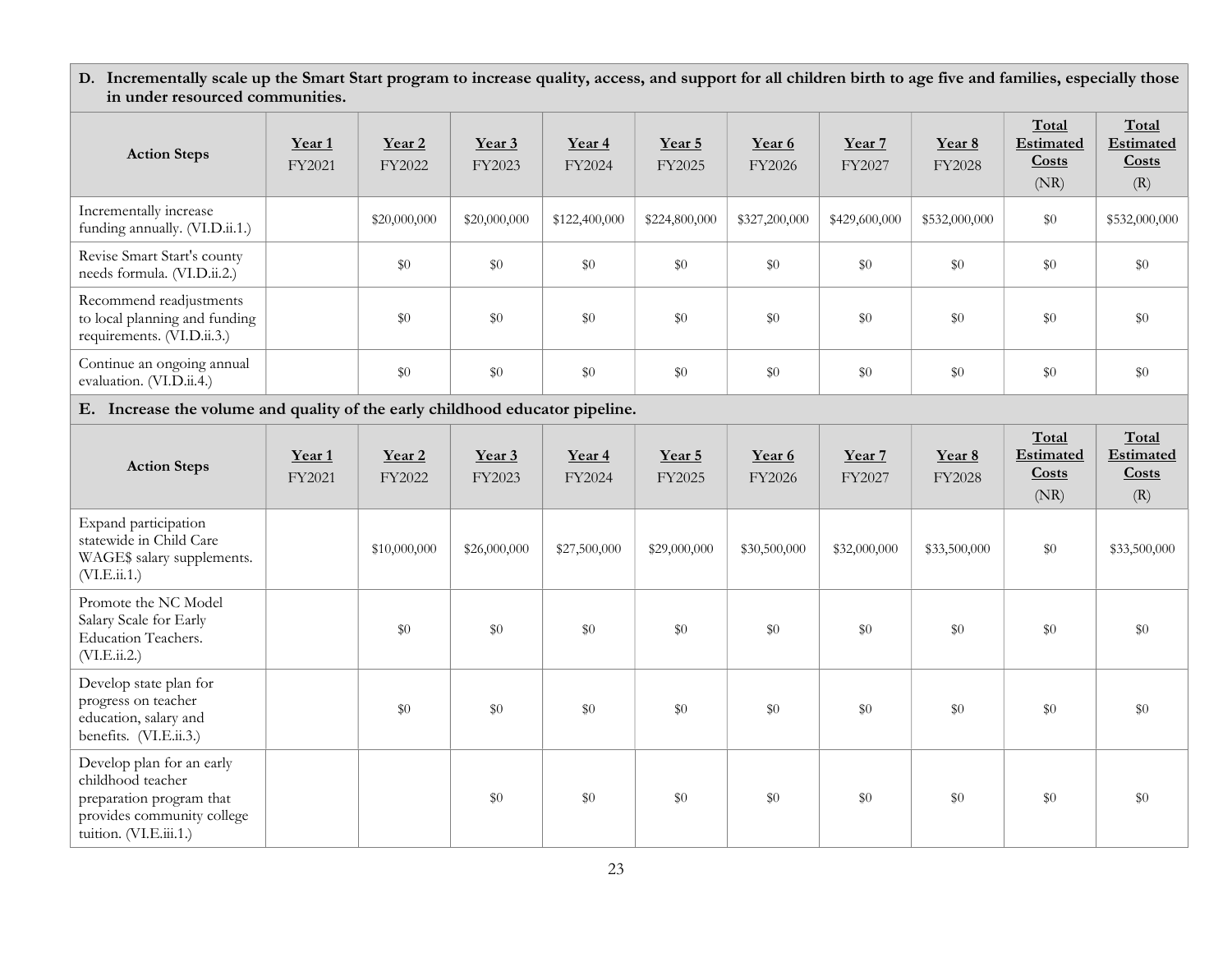| Implement recruitment<br>strategies and professional<br>development. (VI.E.ii.4.)                                                                                                               |                             | \$500,000        | \$1,250,000      | \$2,800,000      | \$4,300,000      | \$5,800,000      | \$7,300,000      | \$8,800,000      | \$0                                        | \$8,800,000                        |  |
|-------------------------------------------------------------------------------------------------------------------------------------------------------------------------------------------------|-----------------------------|------------------|------------------|------------------|------------------|------------------|------------------|------------------|--------------------------------------------|------------------------------------|--|
| F. Ensure quality transitions and alignment from early childhood programs to K-3 classrooms and strengthen elementary schools' readiness to support<br>children to achieve early grade success. |                             |                  |                  |                  |                  |                  |                  |                  |                                            |                                    |  |
| <b>Action Steps</b>                                                                                                                                                                             | Year <sub>1</sub><br>FY2021 | Year 2<br>FY2022 | Year 3<br>FY2023 | Year 4<br>FY2024 | Year 5<br>FY2025 | Year 6<br>FY2026 | Year 7<br>FY2027 | Year 8<br>FY2028 | Total<br><b>Estimated</b><br>Costs<br>(NR) | Total<br>Estimated<br>Costs<br>(R) |  |
| Implement a Pre-K to K<br>Transitions pilot program.<br>(VI.F.ii.1.)                                                                                                                            | $\$0$                       | \$0              | \$0              |                  |                  |                  |                  |                  | \$0                                        | \$0                                |  |
| Incrementally scale up the<br>Pre-K to K Transitions<br>program to all districts.<br>(VI.F.v.1.)                                                                                                |                             |                  |                  | \$5,000,000      | \$5,000,000      | \$5,000,000      | \$5,000,000      | \$5,000,000      | \$0                                        | \$5,000,000                        |  |
| Establish requirements for<br>Pre-K to K transition plan<br>for each child. (VI.F.v.2.)                                                                                                         |                             |                  |                  | \$0              | \$0              | \$0              | $\$0$            | $\$0$            | \$0                                        | \$0                                |  |
| Provide support for local<br>professional development on<br>Pre-K to K transition<br>planning. (VI.F.v.3.)                                                                                      |                             |                  |                  | <b>TBD</b>       | <b>TBD</b>       | <b>TBD</b>       | <b>TBD</b>       | <b>TBD</b>       | <b>TBD</b>                                 | <b>TBD</b>                         |  |
| Provide technical assistance<br>for local collaborative family<br>engagement plans for birth<br>through third grade.<br>(VI.F.v.4.)                                                             |                             |                  |                  | \$320,000        | \$320,000        | \$320,000        | \$320,000        | \$320,000        | \$0                                        | \$320,000                          |  |
| Align the NC Early Learning<br>Inventory within birth<br>through third grade learning<br>standards. (VI.F.ii.2.)                                                                                | N/A                         | N/A              | N/A              | N/A              | N/A              | N/A              | N/A              | N/A              | N/A                                        | N/A                                |  |
| Develop implementation<br>fidelity measure for the NC<br>Early Learning Inventory and<br>evaluate effectiveness.<br>(VI.F.iii.1.)                                                               |                             | \$0              | \$0              | \$0              | \$0              | \$0              | \$0              | \$0              | \$0                                        | \$0                                |  |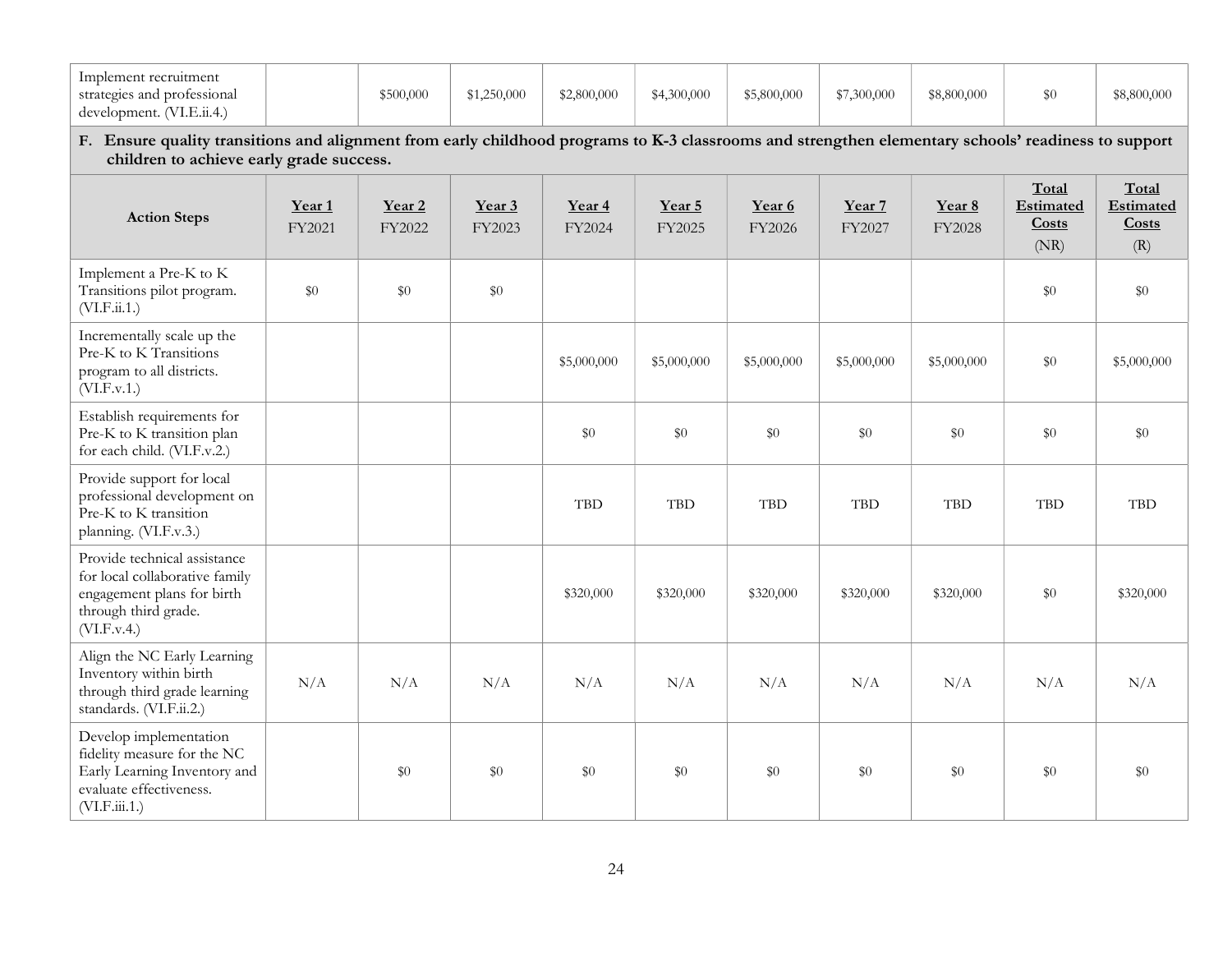| Replace the Kindergarten<br>diagnostic with extended<br>version of NC Early<br>Learning Inventory.<br>(VI.F.iv.1.)                                                                   |                                                                                               |     | \$0 | \$0        | \$0        | \$0        | \$0        | \$0                                                                                           | \$0        | $\$0$      |  |
|--------------------------------------------------------------------------------------------------------------------------------------------------------------------------------------|-----------------------------------------------------------------------------------------------|-----|-----|------------|------------|------------|------------|-----------------------------------------------------------------------------------------------|------------|------------|--|
| Provide support for<br>professional development in<br>implementing the NC Early<br>Learning Inventory as<br>intended. (VI.F.iii.2.)                                                  |                                                                                               | \$0 | \$0 | \$0        | $\$0$      | \$0        | \$0        | $\$0$                                                                                         | \$0        | \$0        |  |
| Review the NC Early<br>Learning Inventory and Read<br>to Achieve<br>legislation/policies to<br>establish an aligned formative<br>and summative assessment<br>continuum. (VI.F.iv.2.) |                                                                                               |     | \$0 | \$0        | $\$0$      | \$0        | \$0        | $\$0$                                                                                         | \$0        | \$0        |  |
| Establish an Early Childhood<br><b>Education Expert Advisory</b><br>Team to identify target<br>districts/schools for multi-<br>tiered support. (VI.F.iv.3.)                          |                                                                                               |     |     | <b>TBD</b> | <b>TBD</b> | <b>TBD</b> | <b>TBD</b> | <b>TBD</b>                                                                                    | <b>TBD</b> | <b>TBD</b> |  |
| Implement targeted<br>professional development<br>plans for each identified<br>district/school. (VI.F.iv.4.)                                                                         | Implementation timeline and cost estimates are included in the Finance and Resources section. |     |     |            |            |            |            |                                                                                               |            |            |  |
| Incrementally increase<br>funding for teacher<br>assistants. (VI.F.iii.3.)                                                                                                           |                                                                                               |     |     |            |            |            |            | Implementation timeline and cost estimates are included in the Finance and Resources section. |            |            |  |
| Require that prekindergarten<br>and kindergarten classrooms<br>have full-time teacher<br>assistants. (VI.F.iv.5.)                                                                    |                                                                                               |     | N/A | N/A        | N/A        | N/A        | N/A        | N/A                                                                                           | N/A        | N/A        |  |
| Incrementally increase<br>funding for school<br>counselors, nurses, social<br>workers and psychologists.<br>(VI.F.iii.4.)                                                            | Implementation timeline and cost estimates are included in the Finance and Resources section  |     |     |            |            |            |            |                                                                                               |            |            |  |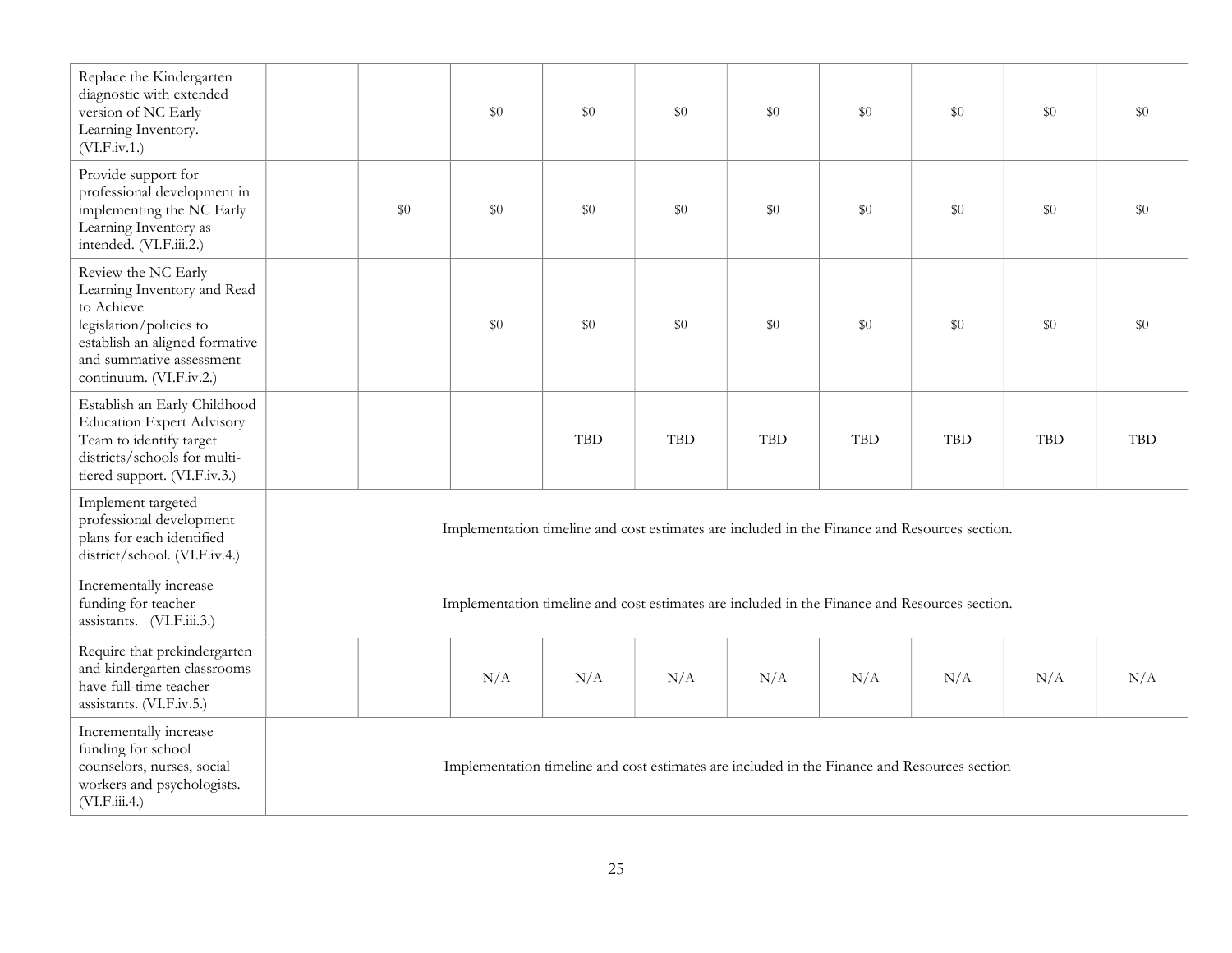| G. Facilitate reliable access to high-quality data supporting early childhood education.                                                        |                  |                  |                  |                  |                  |                  |                  |                  |                                            |                                           |  |
|-------------------------------------------------------------------------------------------------------------------------------------------------|------------------|------------------|------------------|------------------|------------------|------------------|------------------|------------------|--------------------------------------------|-------------------------------------------|--|
| <b>Action Steps</b>                                                                                                                             | Year 1<br>FY2021 | Year 2<br>FY2022 | Year 3<br>FY2023 | Year 4<br>FY2024 | Year 5<br>FY2025 | Year 6<br>FY2026 | Year 7<br>FY2027 | Year 8<br>FY2028 | Total<br><b>Estimated</b><br>Costs<br>(NR) | Total<br><b>Estimated</b><br>Costs<br>(R) |  |
| Implement a real-time early<br>childhood workforce data<br>system. (VI.G.ii.1.)                                                                 |                  | \$1,200,000      | \$500,000        | \$500,000        | \$500,000        | \$500,000        | \$500,000        | \$500,000        | \$1,200,000                                | \$500,000                                 |  |
| Expand and improve the NC<br>Early Childhood Integrated<br>Data System and connect to<br>the NC Longitudinal Data<br>System (VI.G.ii.2.)        |                  | \$0              | \$0              | \$500,000        | \$500,000        | \$500,000        | \$500,000        | \$500,000        | \$0                                        | \$500,000                                 |  |
| Provide technical assistance<br>to build local capacity to use<br>quality early childhood data.<br>(VI.G.ii.3.)                                 |                  | \$0              | \$0              | \$150,000        | \$150,000        | \$150,000        | \$150,000        | \$150,000        | \$0                                        | \$150,000                                 |  |
| Implement a real-time data<br>collection and sharing<br>process to identify children<br>eligible for early childhood<br>programs. (VI.G.iii.1.) |                  |                  |                  | \$500,000        | \$250,000        | \$250,000        | \$250,000        | \$250,000        | \$500,000                                  | \$250,000                                 |  |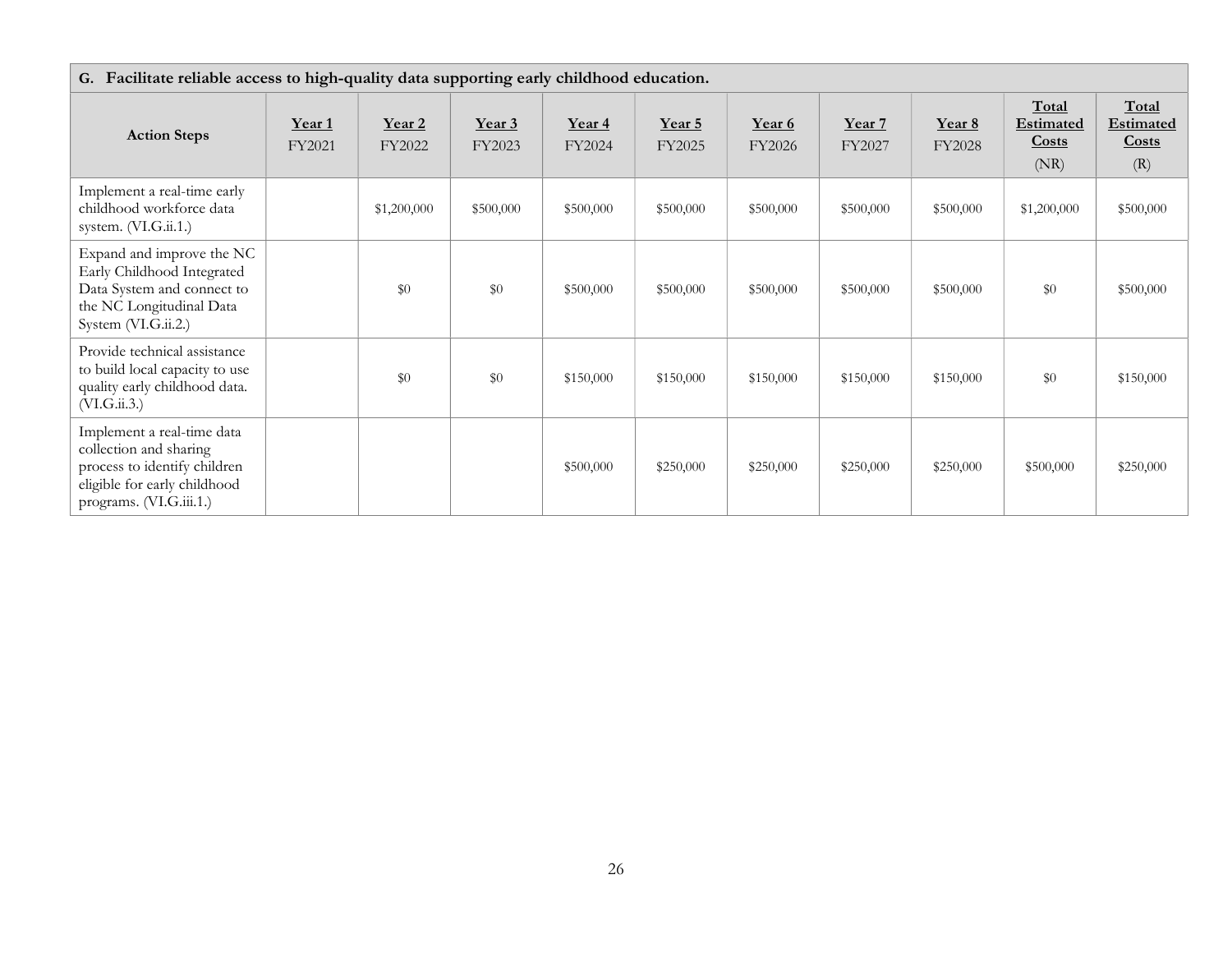# VII. Alignment of High School to Postsecondary and Career Expectations for All Students

| <b>Action Steps</b>                                                                                                                                                           | Year 1<br>FY2021 | Year <sub>2</sub><br>FY2022 | Year 3<br>FY2023 | Year <sub>4</sub><br>FY2024 | Year 5<br>FY2025 | Year 6<br>FY2026 | Year 7<br>FY2027 | Year 8<br>FY2028 | Total<br><b>Estimated</b><br>Costs<br>(NR) | Total<br>Estimated<br>Costs<br>(R) |  |
|-------------------------------------------------------------------------------------------------------------------------------------------------------------------------------|------------------|-----------------------------|------------------|-----------------------------|------------------|------------------|------------------|------------------|--------------------------------------------|------------------------------------|--|
| Develop an updated and<br>consistent definition of Career<br>and College Readiness<br>(VII.A.ii.1)                                                                            |                  | $\$0$                       | \$0              | $\$0$                       | $\$0$            | $\$0$            | $\$0$            | \$0              | $\$0$                                      | $\$0$                              |  |
| Develop model career<br>pathways that align high<br>school Career Technical<br>Education (CTE) courses with<br>workforce demands<br>(VII.A.ii.2)                              |                  | \$0                         | \$0              | $\$0$                       | \$0              | \$0              | \$0              | \$0              | \$0                                        | \$0                                |  |
| Provide funding for an<br>independent alignment study<br>of all NC dual credit courses<br>and basic graduation<br>requirements (VII.A.ii.3)                                   |                  | \$50,000                    |                  |                             |                  |                  |                  |                  | \$50,000                                   | \$0                                |  |
| Develop State Board of<br>Education policy and guidance<br>for a course review and<br>approval process for all dual<br>enrollment courses<br>(VII.A.iii.1)                    |                  |                             | N/A              | N/A                         | N/A              | N/A              | N/A              | N/A              | N/A                                        | N/A                                |  |
| Ensure students graduate<br>prepared for college-level<br>coursework at the NC<br>Community Colleges through<br>the Career and College Ready<br>Graduate program (VII.A.ii.4) |                  | \$546,500                   | \$546,500        | \$546,500                   | \$546,500        | \$546,500        | \$546,500        | \$546,500        | \$0                                        | \$546,500                          |  |

#### A. Strengthen alignment between career pathways and workforce demands.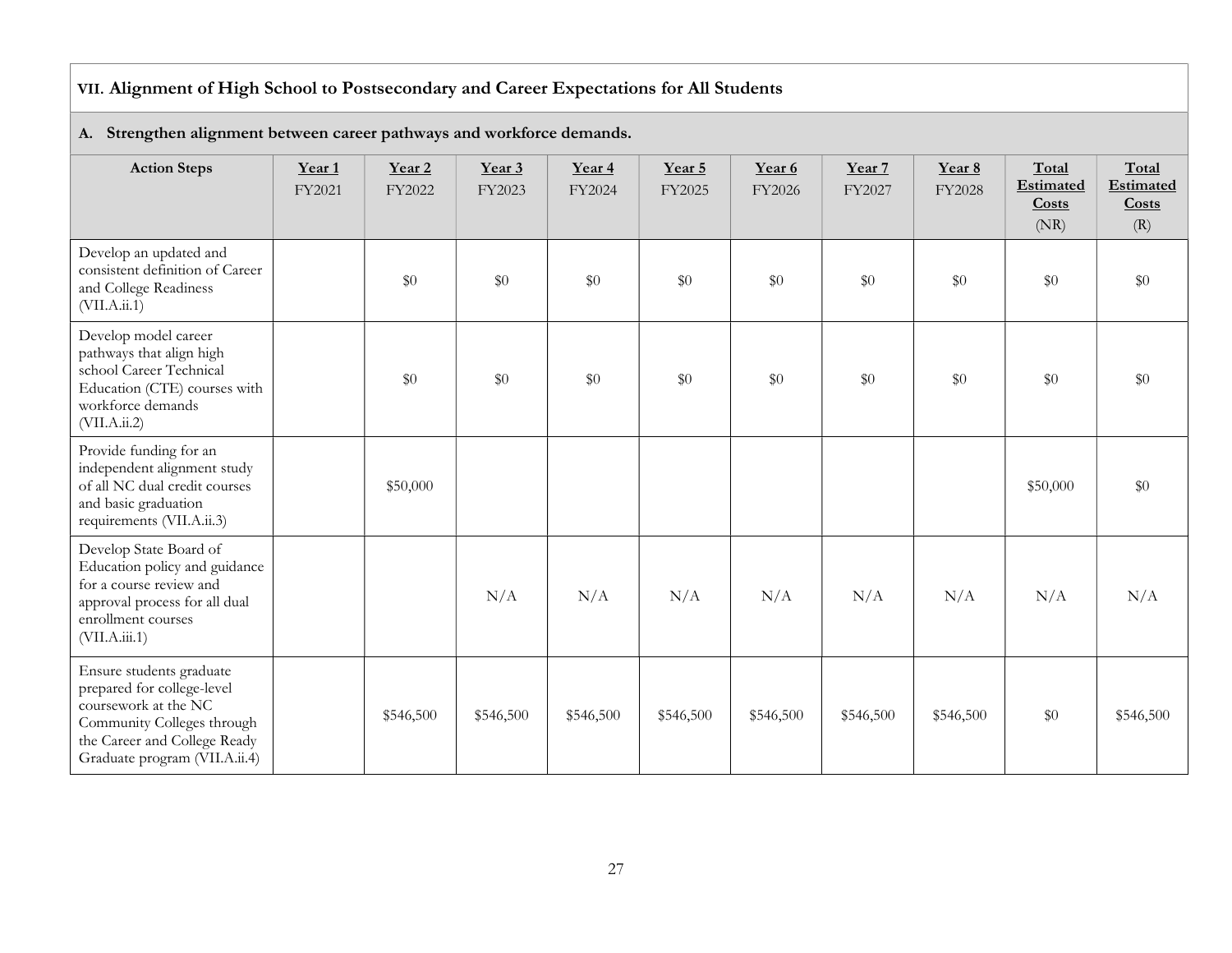B. Ensure all high school students have the option to complete high school courses leading to college credit, an associate degree, or a career-ready credential.

| <b>Action Steps</b>                                                                                                                                  | Year <sub>1</sub><br>FY2021 | Year <sub>2</sub><br>FY2022 | Year 3<br>FY2023 | Year 4<br>FY2024 | Year 5<br>FY2025 | Year 6<br>FY2026 | Year 7<br>FY2027 | Year 8<br>FY2028 | Total<br>Estimated<br>Costs<br>(NR) | Total<br>Estimated<br>Costs<br>(R) |
|------------------------------------------------------------------------------------------------------------------------------------------------------|-----------------------------|-----------------------------|------------------|------------------|------------------|------------------|------------------|------------------|-------------------------------------|------------------------------------|
| Provide funds to examine<br>barriers and supports<br>impacting all students' ability<br>to complete dual enrollment<br>courses (VII.B.iv.1)          |                             |                             | \$50,000         |                  |                  |                  |                  |                  | \$50,000                            | \$0                                |
| Expand funds to remove<br>barriers to economically<br>disadvantaged students'<br>participation in dual<br>enrollment courses (VII.B.v.1)             |                             |                             |                  | <b>TBD</b>       | <b>TBD</b>       | <b>TBD</b>       | <b>TBD</b>       | <b>TBD</b>       | <b>TBD</b>                          | <b>TBD</b>                         |
| Revise the funding approach<br>for NCVPS to remove barriers<br>that prevent students in low-<br>wealth districts from<br>participating (VII.B.iii.1) |                             | \$1,500,000                 | \$3,000,000      | \$6,700,000      | \$10,000,000     | \$13,300,000     | \$16,700,000     | \$20,000,000     | $\$0$                               | \$20,000,000                       |
| Expand funds for credentials<br>and certifications for Career<br>and Technical Education<br>students (VII.B.iii.2)                                   |                             | \$6,500,000                 | \$6,500,000      | \$9,000,000      | \$11,300,000     | \$13,500,000     | \$15,800,000     | \$18,000,000     | $\$0$                               | \$18,000,000                       |
| Adopt the necessary policies<br>to allow school calendar<br>flexibility (VII.B.iii.3)                                                                |                             | N/A                         | N/A              | N/A              | N/A              | N/A              | N/A              | N/A              | N/A                                 | N/A                                |
| Provide recurring funding for<br>Cooperative Innovative High<br>Schools approved to open<br>from 2018-2021 (VII.B.ii.1)                              |                             | \$1,880,000                 | \$1,880,000      | \$1,880,000      | \$1,880,000      | \$1,880,000      | \$1,880,000      | \$1,880,000      | \$0                                 | \$1,880,000                        |
| Provide recurring funding for<br>up to 3 additional Cooperative<br>Innovative High Schools<br>annually (VII.B.iv.2)                                  |                             |                             | <b>TBD</b>       | <b>TBD</b>       | <b>TBD</b>       | <b>TBD</b>       | <b>TBD</b>       | <b>TBD</b>       | <b>TBD</b>                          | <b>TBD</b>                         |